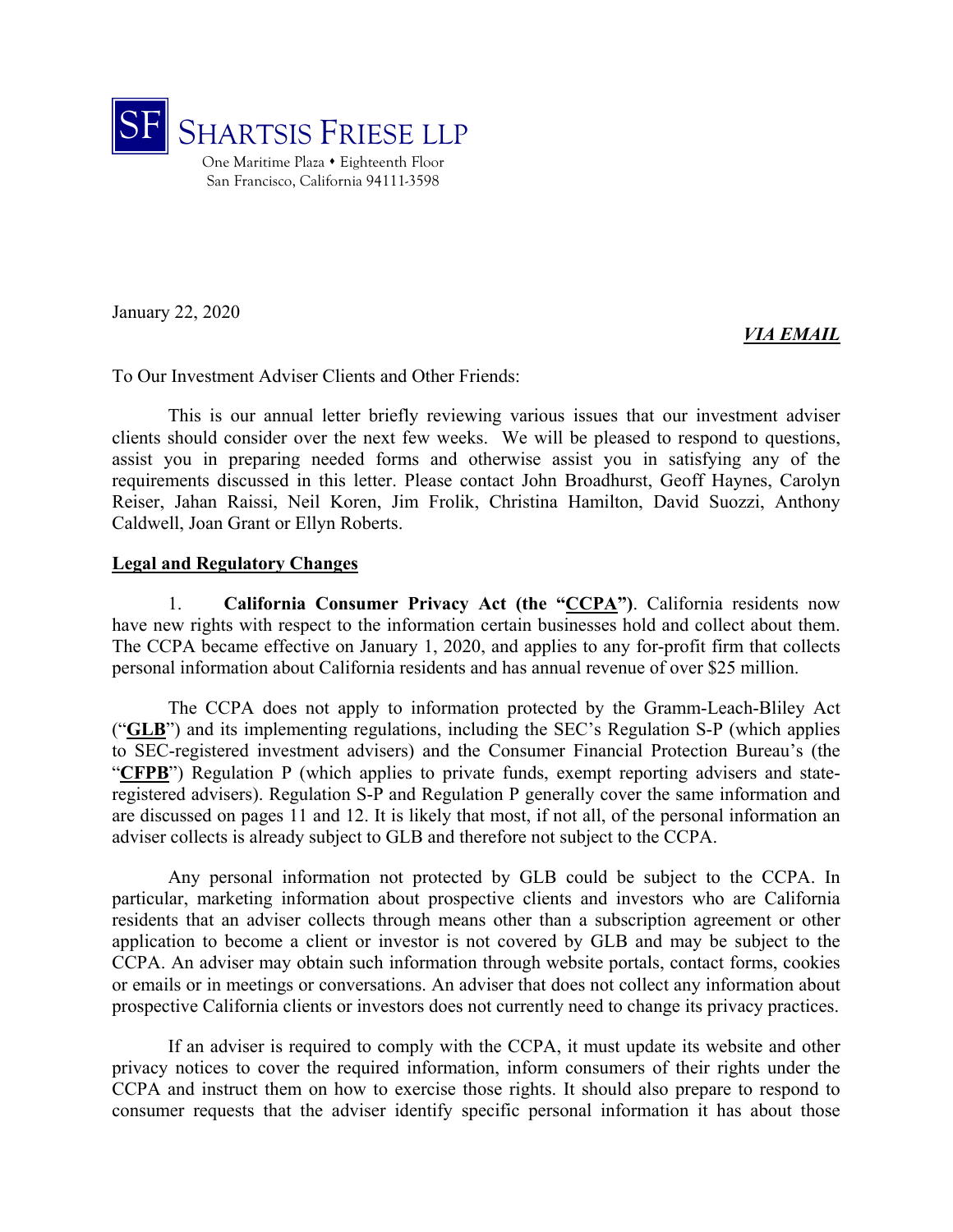consumers, that the adviser delete such information and permit consumers to opt out of certain sharing of that information.

In 2021, two additional categories of information not currently covered by the CCPA will become subject to it: (a) information about California residents representing a business entity, and (b) employment information collected about California employees. This data is not protected by GLB and, accordingly, will not be exempt from the CCPA. Firms that are subject to the CCPA should begin preparing now to comply the CCPA's requirements with respect to these categories next year.

2. **Cayman Islands Data Protection Law** ("**DPL**"). The DPL became effective in 2019 and applies to all advisers that provide investment advice to Cayman Islands funds. Advisers that do not manage a Cayman Islands fund are not subject to it. Please see our Investment Fund & Advisers Insights post about the DPL at https://www.sflaw.com/blogpost/the-cayman-islands-data-protection-law-2017/.

3. **FINRA New Issue Rule Changes**. FINRA recently amended Rules 5130 and 5131, which govern allocation of IPO securities by its members. Among other changes, the amendments provide that certain persons are no longer restricted from participating in IPOs. For example, restricted persons no longer include (a) certain listed or publicly offered foreign investment companies, (b) certain non-ERISA employee retirement plans, (c) portfolio managers of family offices that are exempt under the SEC's family office rule, and (d) sovereign entities, such as sovereign wealth funds, and certain entities they own. Also, a charitable organization not affiliated with a FINRA member is no longer a "covered non-public company" under Rule 5131. Investment funds that annually re-certify their investors' eligibility to participate in new issues should notify investors about the changes when they send out their annual re-certification letters. You should also update your subscription documents to reflect the revised rules. If you would like our assistance in revising your firm's re-certification letter or subscription documents, please contact us.

4. **Form CRS**. The SEC adopted a new Part 3 of Form ADV (also called Form CRS) that currently only applies to SEC-registered advisers. In Form CRS, an adviser must provide a plain English description of the relationship between the adviser and a retail client. A "retail client" is any natural person who is seeking or receiving advisory services "primarily for personal, family or household purposes." Entities and fund investors are not retail clients, even if a fund investor is a natural person. An adviser that has no retail clients (for example, if it only advises investment funds, or if all its clients are entities) is not required to prepare, file or deliver Form CRS.

An adviser that has retail clients must file its initial Form CRS on the IARD between May 1, 2020, and June 30, 2020, and must deliver the Form CRS to existing clients by July 30, 2020. An adviser that is required to file Form CRS should consider preparing it at the same time it prepares its annual updating amendment to Form ADV, to ensure consistency and uniformity across the documents. The instructions for preparing Form CRS are at https://www.sec.gov/rules/final/2019/34-86032-appendix-b.pdf.

5. **Employment Agreements**. Recent developments in California employment law include a ban on mandatory pre-dispute arbitration agreements beginning January 1, 2020, which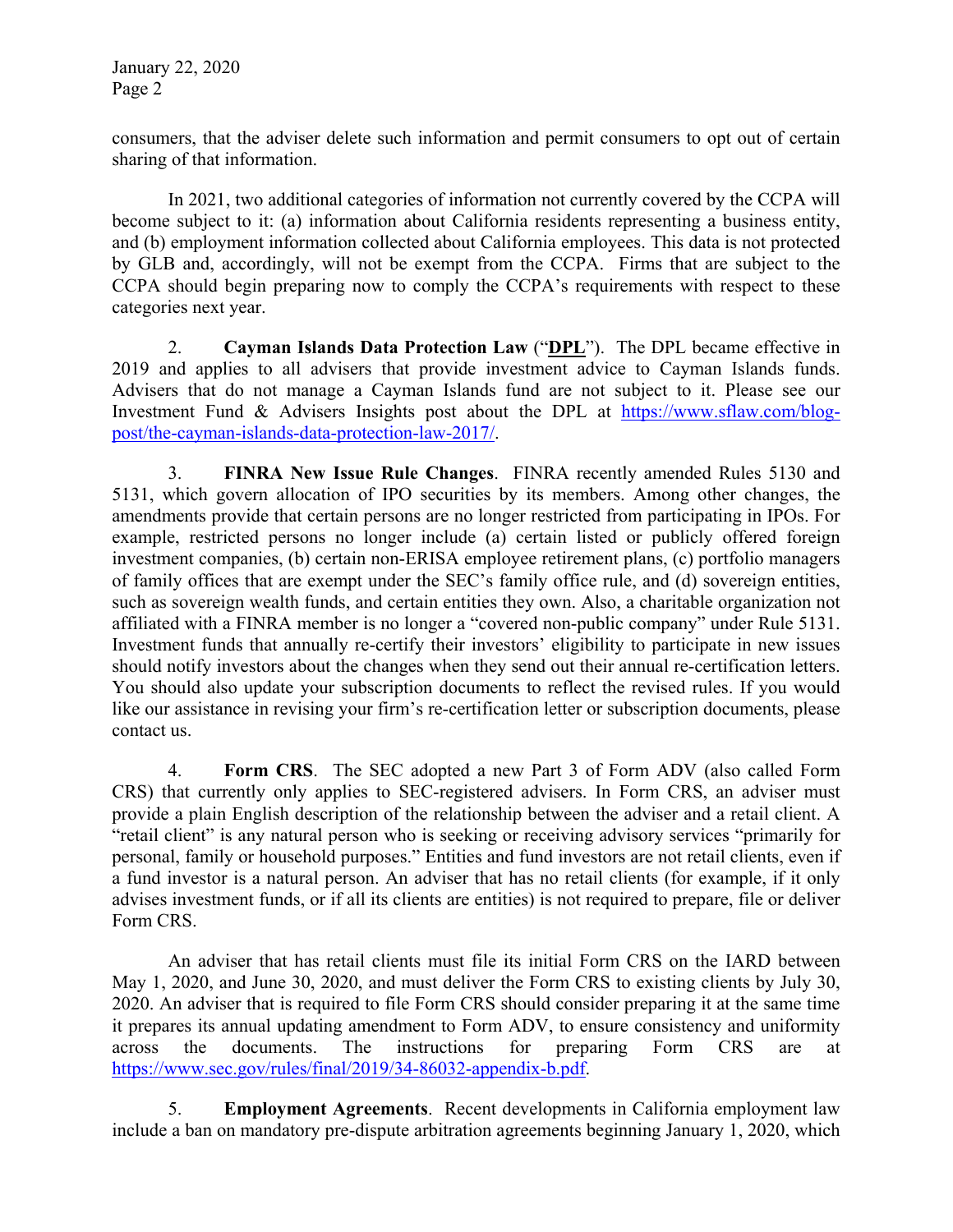we understand is likely to face legal challenges on the ground that it is unlawful under the Federal Arbitration Act. Please contact us before amending or entering into a new agreement with an employee. Employment agreements entered into before January 1, 2020 are not affected.

#### **Federally Registered Investment Advisers**

1. **Annual Updating Amendment to Form ADV**. If your firm is SEC-registered, it must amend its Form ADV each year on the IARD within 90 days after the end of its fiscal year. For an adviser whose fiscal year ended December 31, 2019, the deadline is March 30, 2020. This annual amendment must update your firm's responses to all items of Parts 1 and 2 of Form ADV.

When you amend Part 1, the IARD will prompt you to indicate the type of amendment. You should select "annual updating amendment," and indicate that the amendment is for 2019. Unlike Part 1, Part 2A is not an online form. Instead, you must upload Part 2A on the IARD as a separate document in text-searchable PDF format. An SEC-registered investment adviser is not required to file Part 2B or any amendments to it, but must keep its updated Part 2B in its records.

The IARD filing fees for an SEC-registered adviser's annual updating amendment are (a) \$40 if the adviser's RAUM is below \$25 million, (b) \$150 if RAUM is between \$25 million and \$100 million and (c) \$225 if RAUM is over \$100 million. You must fund your IARD account with the appropriate amount before you submit the amendment. Information about funding your firm's IARD account is at https://www.iard.com/accounting.

To determine your firm's RAUM, include the securities portfolios for which your firm provides continuous and regular supervisory or management services as of the date you file the Form ADV amendment. Your firm's RAUM should be based on the current market value of those assets as of a date within 90 days before the date you file the Form ADV amendment. You should determine market value using the same method you use to report account values to clients or calculate your investment advisory fees.

2. **Other Amendments to Form ADV**. In addition to the annual updating amendment, an SEC- or state-registered adviser must promptly amend Part 1A of its Form ADV, including corresponding sections of Schedules A, B, C, D, and R, promptly, if:

- It is adding or removing a relying adviser as part of its umbrella registration;
- Information in (a) Items 1 (except 1.O. and Section 1.F. of Schedule D), 3, 9 (except 9.A.(2), 9.B.(2), 9.E. and 9.F.) or 11 of Part 1A, (b) Items 1, 2.A. through 2.F. or 2.I. of Part 1B or (c) Sections 1 or 3 of Schedule R, becomes inaccurate in any way; or
- Items 4, 8, or 10 of Part 1A, Item 2.G. of Part 1B, or Section 10 of Schedule R become materially inaccurate.

An other-than-annual amendment is not required to update Items 2, 5, 6, 7, 9.A.(2), 9.B.(2), 9.E., 9.F., or 12 of Part 1A, Items 2.H. or 2.J. of Part 1B, Section 1.F. of Schedule D or Section 2 of Schedule R, even if those items have become inaccurate.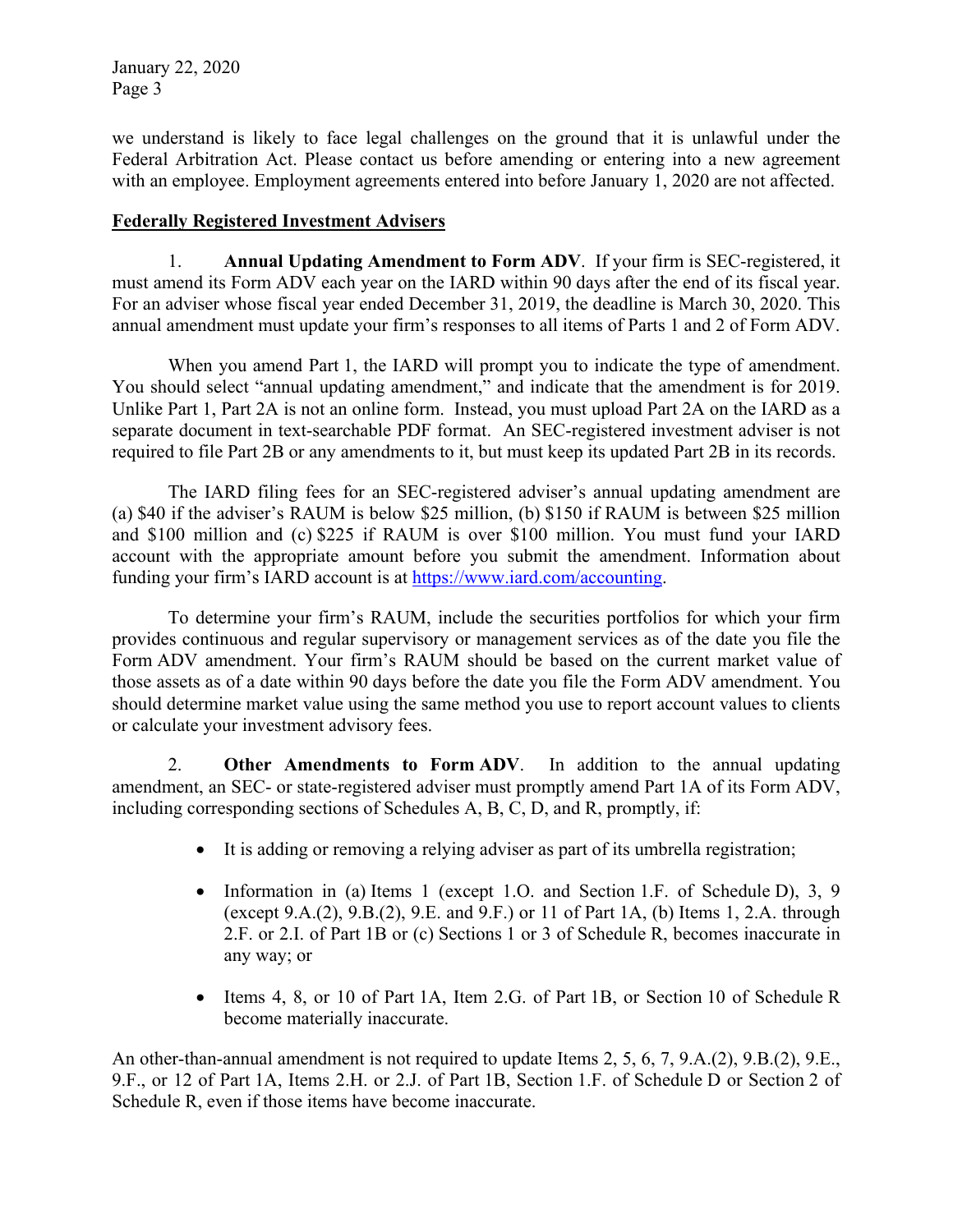Part 2 must be amended promptly whenever any information in it becomes materially inaccurate, although no update of Part 2 between annual amendments is required if only the amount of assets an adviser manages or its fee schedule has changed. However, if you are updating Part 2 for another reason, and the amount of assets you manage listed in Item 4.E. or your fee schedule listed in Item 5.A. has become materially inaccurate, you should update that item. An other-than-annual amendment to Part 2 does not need to include a summary of material changes.

3. **Requirements to Deliver Part 2 to Clients**. An SEC-registered adviser whose Part 2A has materially changed since the last annual updating amendment must deliver to clients annually within 120 days after the adviser's fiscal year end either (a) an amended Part 2A, including a material changes summary, or (b) a separate material changes summary that also offers to provide a copy of Part 2A. For an adviser whose fiscal year ended December 31, 2019, the deadline is April 29, 2020. Clients that previously received Part 2B need not be provided an updated copy of Part 2B unless the disciplinary information disclosed in it has changed materially.

For advisers to private funds, the Part 2 delivery obligation applies to the funds and not to investors in the funds. A private fund is a fund that would be an investment company under the Investment Company Act of 1940 (the " $ICA$ "), but for ICA section 3(c)(1) or 3(c)(7). Most hedge funds, private equity funds and venture capital funds are private funds. To reduce the likelihood of possible claims under the anti-fraud provisions of federal and state securities laws, however, a private fund adviser should consider furnishing Part 2 to each fund investor.

4. **Switching to State Registration**. If your firm's RAUM reported on its annual updating amendment is below \$90 million, it will likely be required to withdraw its SEC investment adviser registration by June 29, 2020. In that case, unless the firm qualifies for an exemption from state registration, you should file an application for state registration in time to ensure that it is registered by June 29. Such registration may take several months.

5. **Switching to the SEC Exempt Reporting Adviser Exemption**. An investment adviser with RAUM under \$150 million that advises only private funds is exempt from SEC registration as an ERA (an exempt reporting adviser). (California has a similar registration exemption that is discussed on page 6.)

Notwithstanding this SEC exemption, ERAs are required to file Part 1A of Form ADV on the IARD and disclose organizational and operational information, but need not include all of the information required of SEC-registered investment advisers. This Part 1A must be amended as described in Items 1 and 2 on page 3. An ERA is not required to prepare and deliver to investors Part 2 of Form ADV. A registered adviser that is switching to ERA status must first withdraw its registration by filing Form ADV-W on the IARD before filing its first Part 1A as an ERA.

An adviser that is exempt from registering with the SEC because it is an ERA may also have to file as an ERA or register as investment adviser in each state where it has an office.

6. **State Notice Filings**. An SEC-registered adviser may be required to make notice filings and pay fees in each state in which it has clients or a place of business. Some states require an SEC-registered adviser making notice filings to file Form ADV Part 2 and other documents. An SEC-registered adviser that has previously made state notice filings should have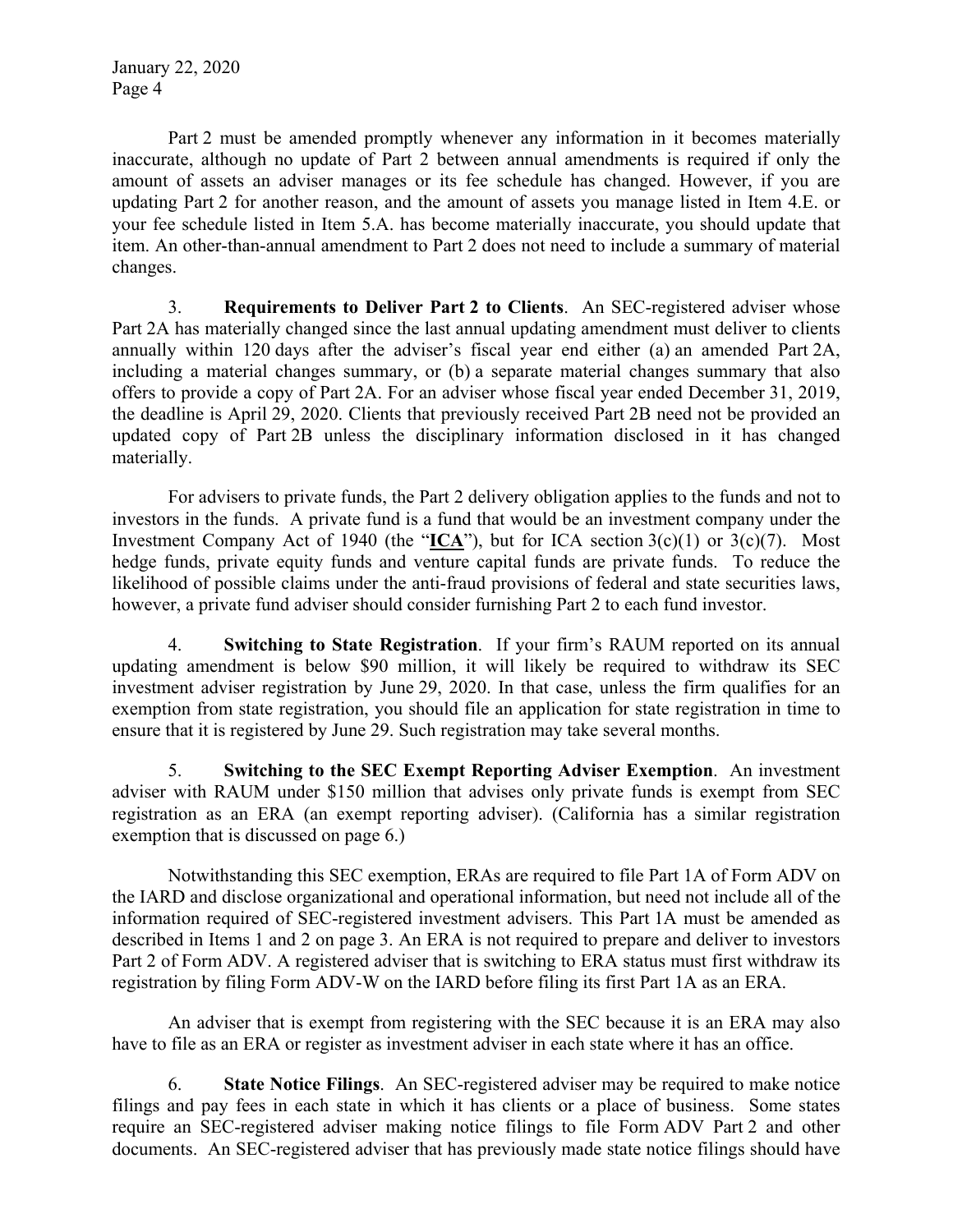received an electronic package from FINRA last fall with instructions for renewing those notice filings and paying the required 2019 renewal fees through the IARD system. These fees are in addition to the IARD filing fees discussed on page 3.

7. **Investment Adviser Representatives**. An SEC-registered adviser may be required to register each of its investment adviser representatives in each state in which the representative has clients or a place of business. You should ascertain whether any of your firm's personnel should be registered as an investment adviser representative in one or more states, and, if so, register those persons or renew their registrations in the appropriate states.

8. **Code of Ethics; Annual Review of Policies and Procedures**. An SECregistered adviser must provide a copy of its code of ethics to any client or prospective client on request, and also must review its compliance policies and procedures annually, document the review and require employees to certify quarterly or annually that they have complied with the policies and procedures. If the SEC examines your firm, the staff will request these documents. Even if your firm is not SEC-registered, your policies and procedures may require an annual review. In general, the annual review should cover the following:

- Any compliance matters that arose last year;
- Any changes in your firm's business activities;
- Any revisions to your firm's policies and procedures required by changes to the Advisers Act or its rules;
- The adequacy of your firm's code of ethics, including documenting that review and assessing the effectiveness of the code's implementation;
- A review and test of your firm's business continuity/disaster recovery plans (including an evaluation of whether you should designate a successor manager or liquidating person as discussed on page 21);
- A review and test of your firm's cyber security program;
- An evaluation of the execution services your firm receives from brokers it uses to execute client trades;
- An evaluation of whether all trade errors have been properly addressed as provided in your firm's trade error policy;
- A determination of whether your firm should provide ethics training to its employees or enhancements to its code in light of its current practices; and
- An evaluation of whether your policies and procedures are adequately tailored to your business and whether your firm is following them.

If you have not already done so, you should consult us before you review your firm's compliance policies and procedures.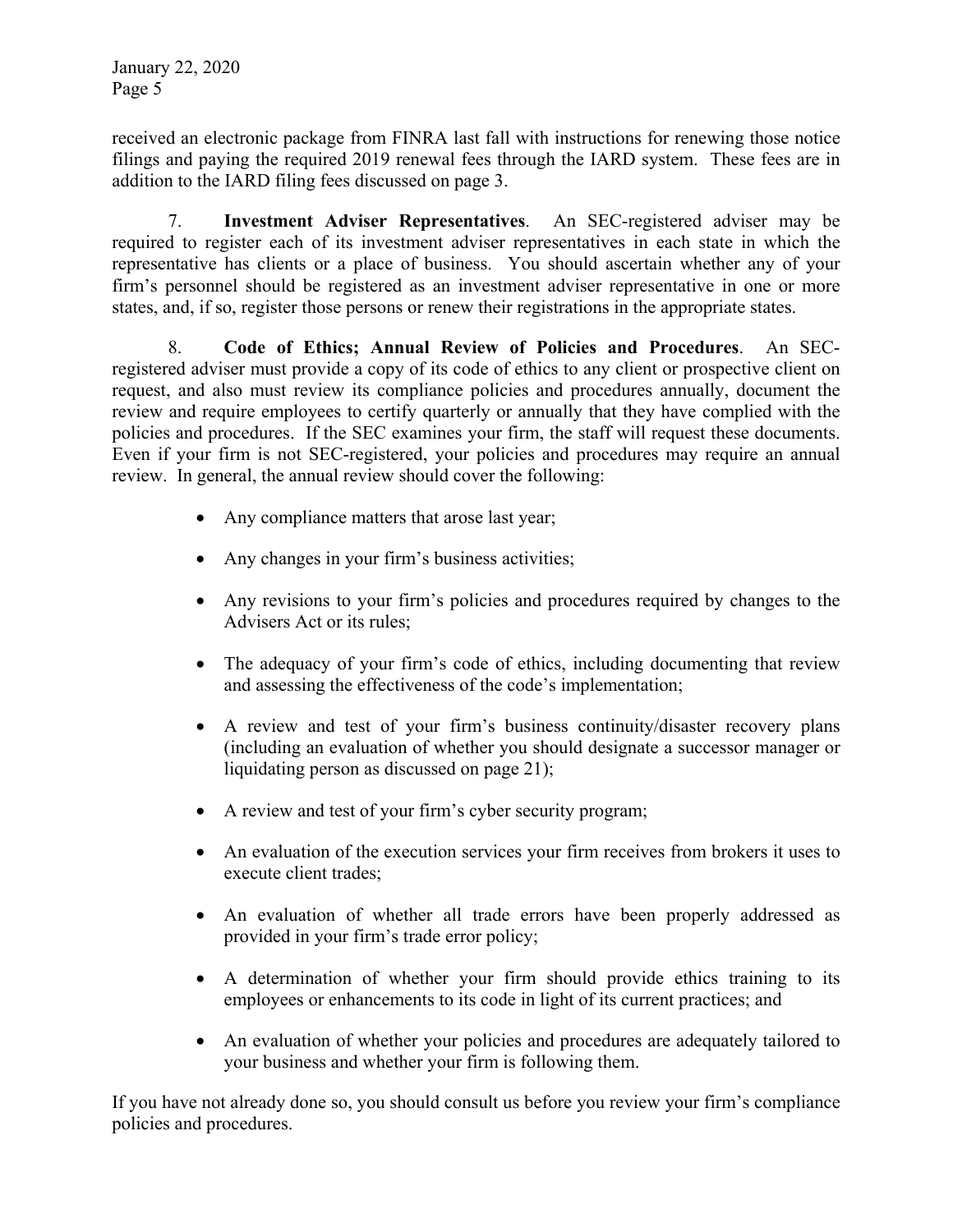9. **Custody**. An SEC-registered adviser that has or is deemed to have custody of client funds or securities must indicate that it has custody of client assets on its Form ADV and comply with the Advisers Act's custody rule. This includes:

(a) Maintaining client funds and securities with a qualified custodian;

(b) Having a reasonable basis to believe that the custodian sends account statements to clients at least quarterly; and

(c) Undergoing an annual surprise examination by an independent public accountant registered with, and subject to inspection by, the PCAOB.

An SEC-registered adviser that manages a private fund is not required to have the qualified custodian deliver quarterly account statements to investors or submit to surprise examinations, if the adviser sends the fund's annual audited financial statements to each investor within 120 days (or for a fund of funds, 180 days) after the end of the fund's fiscal year. The financial statements must be prepared in accordance with GAAP and must be audited by an independent public accountant registered with and subject to inspection by the PCAOB.

## **Exempt Reporting Advisers ("ERAs")**

1. **Annual Updating Amendment to Form ADV**. If your firm is an SEC or California ERA, you must file an annual updating amendment to its Form ADV, Part 1A each year on the IARD within 90 days after the end of its fiscal year. For an adviser whose fiscal year ended December 31, 2019, the deadline is March 30, 2020. When you submit your firm's annual updating amendment, you must update the responses to all required items of Part 1A, including corresponding sections of Schedules A, B, C and D. The IARD fee for an SEC ERA's annual updating amendment is \$150. There is no IARD fee for a state ERA's annual updating amendment.

2. **Other Amendments**. In addition to the annual updating amendment, an ERA must amend its Form ADV, Part 1A promptly if:

- Information in Items 1 (except Item 1.0. and Section 1.F. of Schedule D), 3 or 11 becomes inaccurate in any way; or
- Information in Item 10 becomes materially inaccurate.

3. **Additional Requirements for California ERAs (Private Fund Advisers).** A private fund adviser that relies on the California ERA exemption from investment adviser registration in California must continue to meet the following requirements in addition to updating its Form ADV, Part 1A:

- It must pay the application and renewal fees required of a California-registered adviser.
- Neither the adviser nor any of its advisory affiliates may have committed any disqualifying act, or have done any of the acts or satisfied any of the circumstances providing grounds for the California Department of Business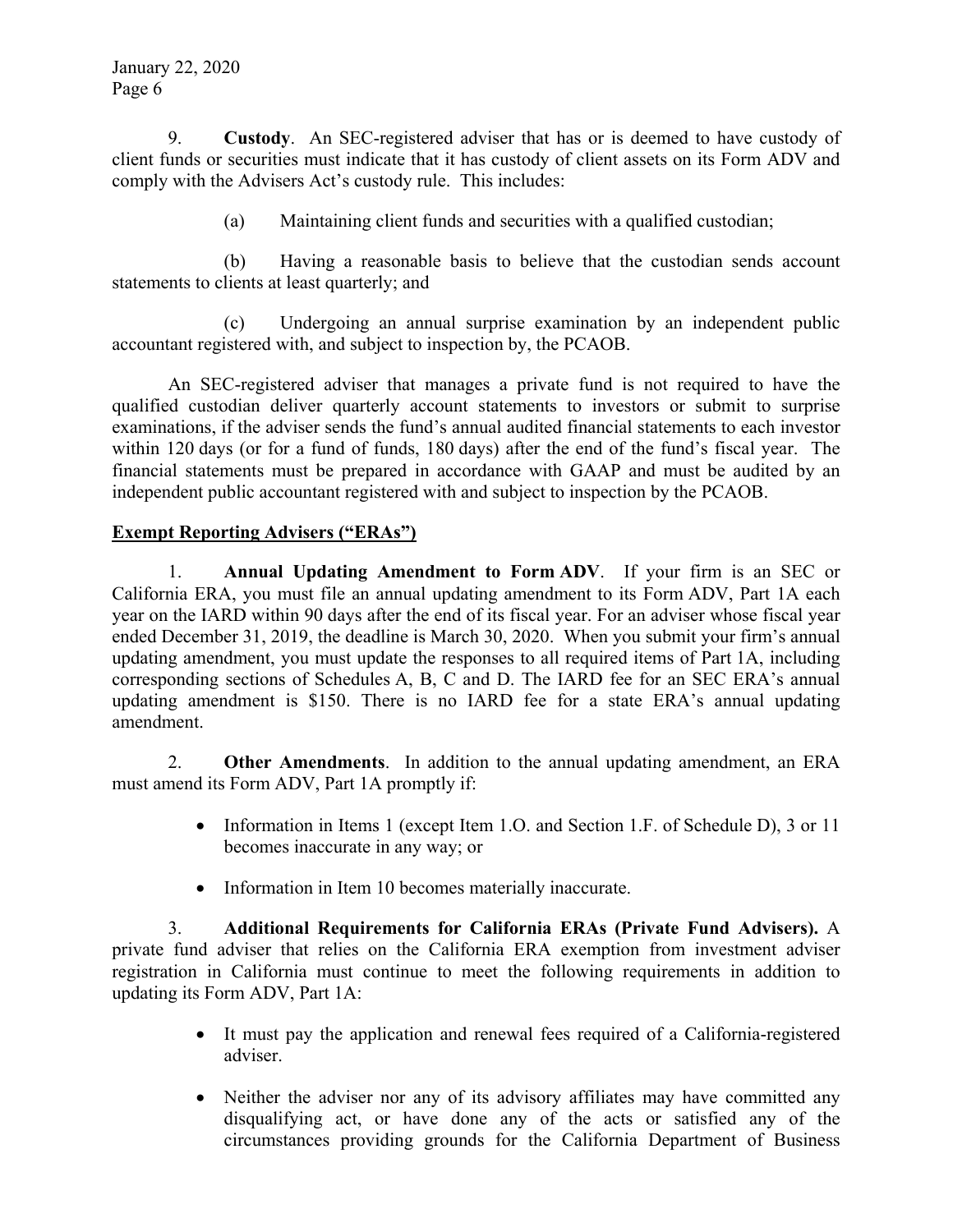Oversight (the "**DBO**") to deny, suspend or revoke its or their investment adviser certificates. Disqualifying acts are set forth in Rule 262 of Regulation A under the Securities Act of 1933 (the "**1933 Act**"), and generally are acts that would result in a disciplinary action that must be disclosed on Form ADV.

A private fund adviser that relies on the California ERA exemption and advises a "retail buyer fund" must meet the additional requirements listed below. A retail buyer fund is a private fund that is not a venture capital company and that is excluded from the definition of "investment company" under ICA section  $3(c)(1)$  or  $3(c)(5)$ . A fund that is excluded under ICA section  $3(c)(7)$  is not a retail buyer fund.

- Each investor in a retail buyer fund must either (a) be an accredited investor or a manager, director, officer or employee of the adviser, or (b) obtain the interests in the fund through a divorce settlement, gift, inheritance or other transfer that is not a sale.
- At or before the time an investor invests in a retail buyer fund, the adviser must disclose in writing to such investor information about the services the adviser will provide and the duties, if any, it owes to the fund and such investor.
- The adviser must provide the fund's annual audited financial statements to each investor within 120 days after the end of each fiscal year (or 180 days for a fund of funds). The auditor must be a member of, and inspected by, the PCAOB.
- The adviser must comply with the Advisers Act performance fee rule.

4. **Switching to SEC or California Registration**. If your firm is relying on the SEC or California ERA exemption, it must register with the SEC or the DBO (depending on its RAUM) before accepting any client that is not a private fund. If your firm reports on its Form ADV annual updating amendment that its RAUM is \$150 million or more and it has complied with all reporting requirements applicable to an ERA, it must file an application to register as an investment adviser with the SEC within 90 days after filing that annual updating amendment. If your firm has not complied with all SEC reporting requirements applicable to an ERA, this 90-day transition period is not available. If your firm does not qualify for another exemption, the SEC must approve its application for registration before its RAUM reaches \$150 million.

#### **Investment Advisers Certificated by California Department of Business Oversight ("DBO")**

1. **Annual Updating Amendment of Form ADV**. If your firm is a Californiaregistered adviser, it must amend its Form ADV each year on the IARD within 90 days after its fiscal year end. For an adviser whose fiscal year ended December 31, 2019, the deadline is March 30, 2020. The firm must update all of Parts 1, 2A and 2B.

When you amend Part 1, the IARD system will prompt you to indicate the type of amendment. You should select "annual updating amendment" and indicate that the amendment is for 2019. Unlike Part 1, Parts 2A and 2B are not online forms. Instead, you must upload them to the IARD as separate documents in text-searchable PDF format.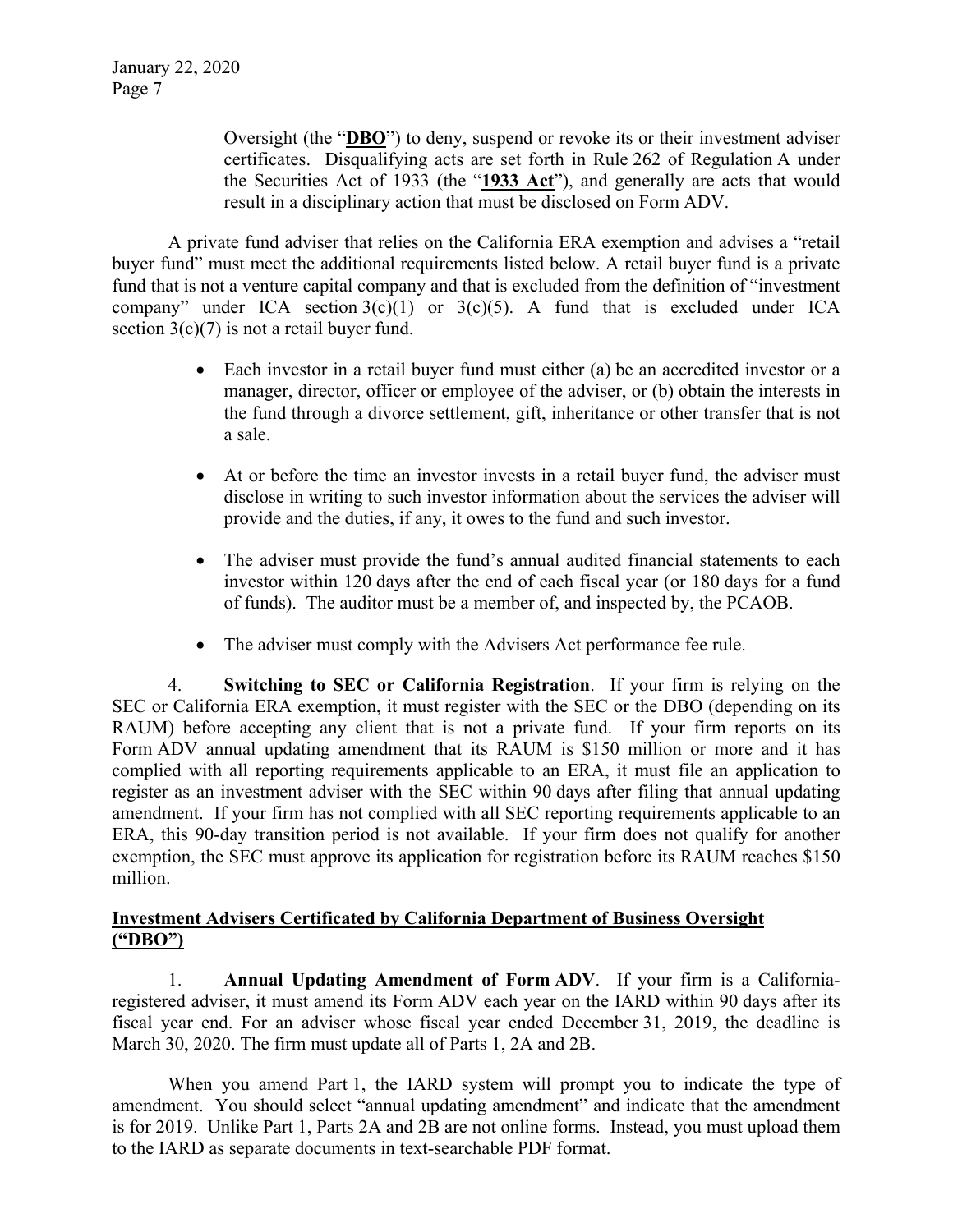For 2020 renewals, the IARD has waived its annual \$100 system processing fee for stateregistered advisers and reduced its \$45 system processing fee for investment adviser representatives to \$15.

2. **California Annual Fees**. A California-registered adviser must pay a \$125 annual fee before December 15 of each year. This fee differs from the IARD fees mentioned in the previous paragraph and has not been waived. You should have received an electronic package from FINRA in late 2019 with instructions on how to pay this fee through the IARD system. If you did not receive that package or otherwise did not pay this annual fee, please contact us. An adviser that failed to pay the fee in December should have received a notice from FINRA and now has a "Failure to Renew" registration status on the SEC's Investment Adviser Public Disclosure website. An adviser that continues to fail to pay the fee could have its investment adviser certificate summarily revoked.

3. **Other Amendments to Form ADV**. A California-registered adviser must also amend Part 1 of its Form ADV promptly during the year to reflect any change in the information reported (other than financial information) and must promptly amend Parts 2A and 2B through the IARD whenever a material change occurs.

4. **Part 2 Client Delivery Requirements**. The DBO encourages all Californiaregistered advisers to deliver Part 2 to clients on the same schedule that applies to SECregistered advisers, which is summarized in Item 3 on page 4.

5. **Switching to SEC Registration**. If your firm's RAUM is \$100 million or more, you should contact us to discuss whether you must register as an investment adviser with the SEC.

6. **Switching to the California Private Fund Adviser Exemption**. If your firm's RAUM is below \$150 million and it advises only private funds, it may be eligible for the California private fund adviser exemption, which is similar to the SEC ERA exemption summarized in Item 5 on page 4. See Item 3 on page 6 for a discussion of the California private fund adviser exemption.

7. **Investment Adviser Representatives**. A California-registered adviser must report its investment adviser representatives electronically on Form U4 and must report a terminated investment adviser representative on Form U5 within 30 days after his or her termination.

8. **Balance Sheet and Income Statement, Minimum Financial Requirements Computation and Verification**. A California-registered adviser that has investment discretion over client assets or that receives fees for advisory services 6 months or more in advance must (a) maintain in its records a written monthly calculation indicating that it satisfies California's minimum financial requirements (generally a minimum net worth of \$12,000 for an adviser that does not have custody of client assets and \$35,000 for an adviser that does have such custody) and (b) file with the DBO an annual balance sheet and income statement prepared in accordance with generally accepted accounting principles, together with a schedule showing that the adviser satisfies the minimum financial requirements. These financial statements must be audited unless, during the period covered by the report, the adviser has not held or accepted custody of funds or securities for any client or owed money or securities to any client.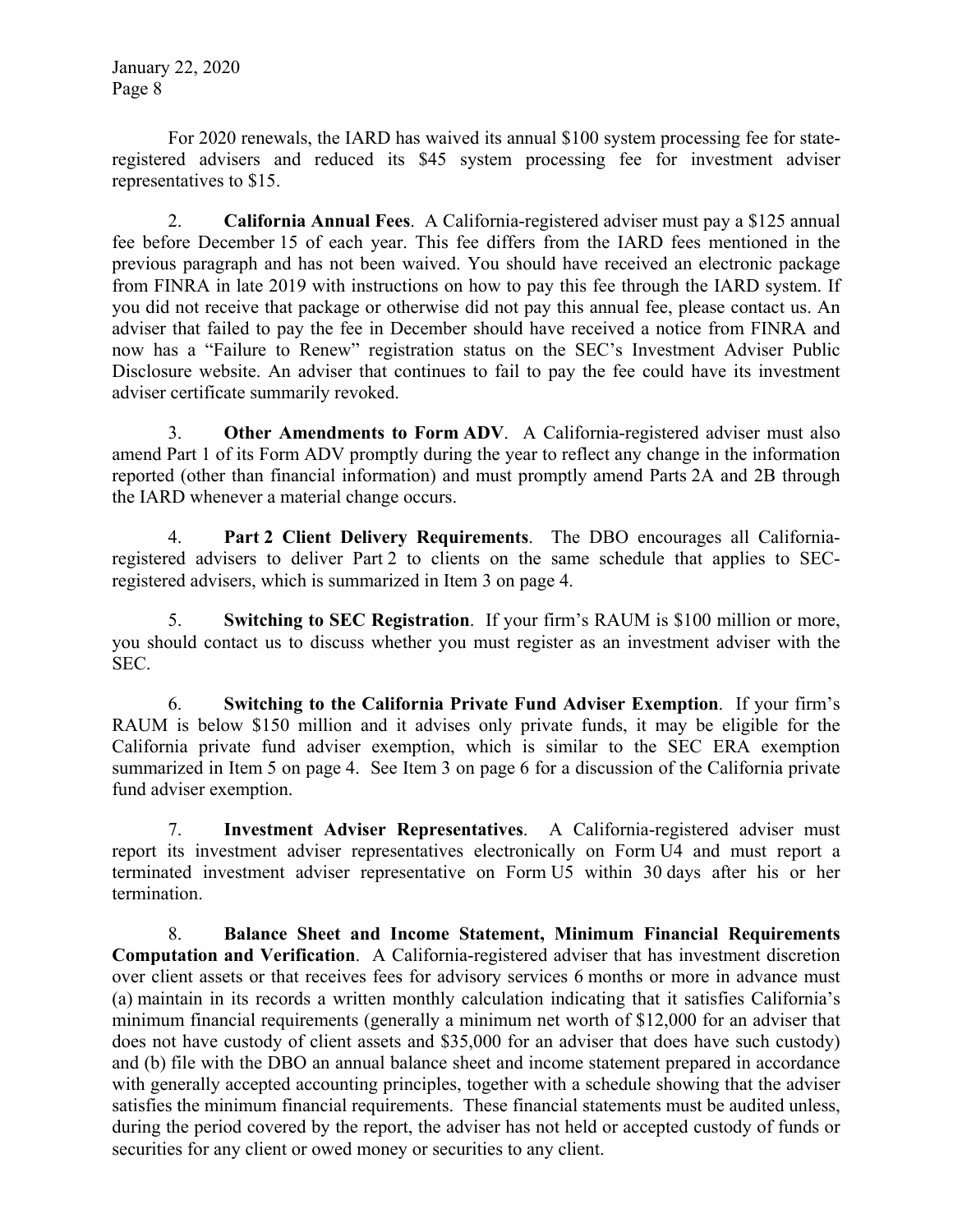The financial statements and accompanying schedules should be filed as of the same date for each calendar year, except that the first report must be as of a date within 12 months after the adviser's certificate became effective. You should submit the financial information with the verification form required by the DBO within 90 days after the date as of which the financial information is provided. The verification and minimum financial requirements forms are at http://www.dbo.ca.gov/forms/doc/DBO260.237.2.pdf and http://www.dbo.ca.gov/forms/doc/DBO260.241.2b.pdf. Your firm's accountants may be able to assist you in preparing the statement of financial condition and income statement.

9. **Custody**. A California-registered adviser that holds, directly or indirectly, client assets or has the authority to obtain them must:

(a) Indicate that it has custody of client assets on its Form ADV;

(b) Maintain those assets with a "qualified custodian" in a separate account for each client;

(c) If advising a private fund:

(1) Send a statement to every investor at least quarterly that shows (A) the total amount of all additions to and withdrawals from the fund, (B) the opening and closing value of the fund for the reporting period, (C) a list of all of the fund's securities positions on the closing date of the reporting period that are required to be disclosed under GAAP for non-registered investment partnerships, and (D) a list of all redemptions and withdrawals by the investor and the value of the investor's interest in the fund; and

(2) Either (A) have the Fund's financial statements audited annually by a certified public accountant registered with and subject to regular inspection by the PCAOB and distribute the audited financials to investors within 120 days after the fund's fiscal year end or (B) enter into an agreement with an independent third party that must act in investors' best interest, which agreement authorizes the independent third party to review, verify and approve invoices and receipts for all fees, expenses and withdrawals.

(d) Additionally, an adviser that advises non-fund clients or uses the independent third party procedure for a fund instead of the annual audit exemption must:

(1) Notify clients of the identity and location of the qualified custodian of the clients' assets;

(2) Have a reasonable basis after due inquiry for believing the clients receive account statements at least quarterly directly from the qualified custodian that (i) identify the amount of assets in the account at the end of the reporting period, and (ii) list all transactions in the account; and

(3) Retain a certified public accountant to conduct a surprise examination of client assets at least once each year at a time chosen by the accountant. An adviser that has custody only because of its authority to deduct its fees from client accounts is not subject to this requirement if the adviser has written authorization to deduct its fee, sends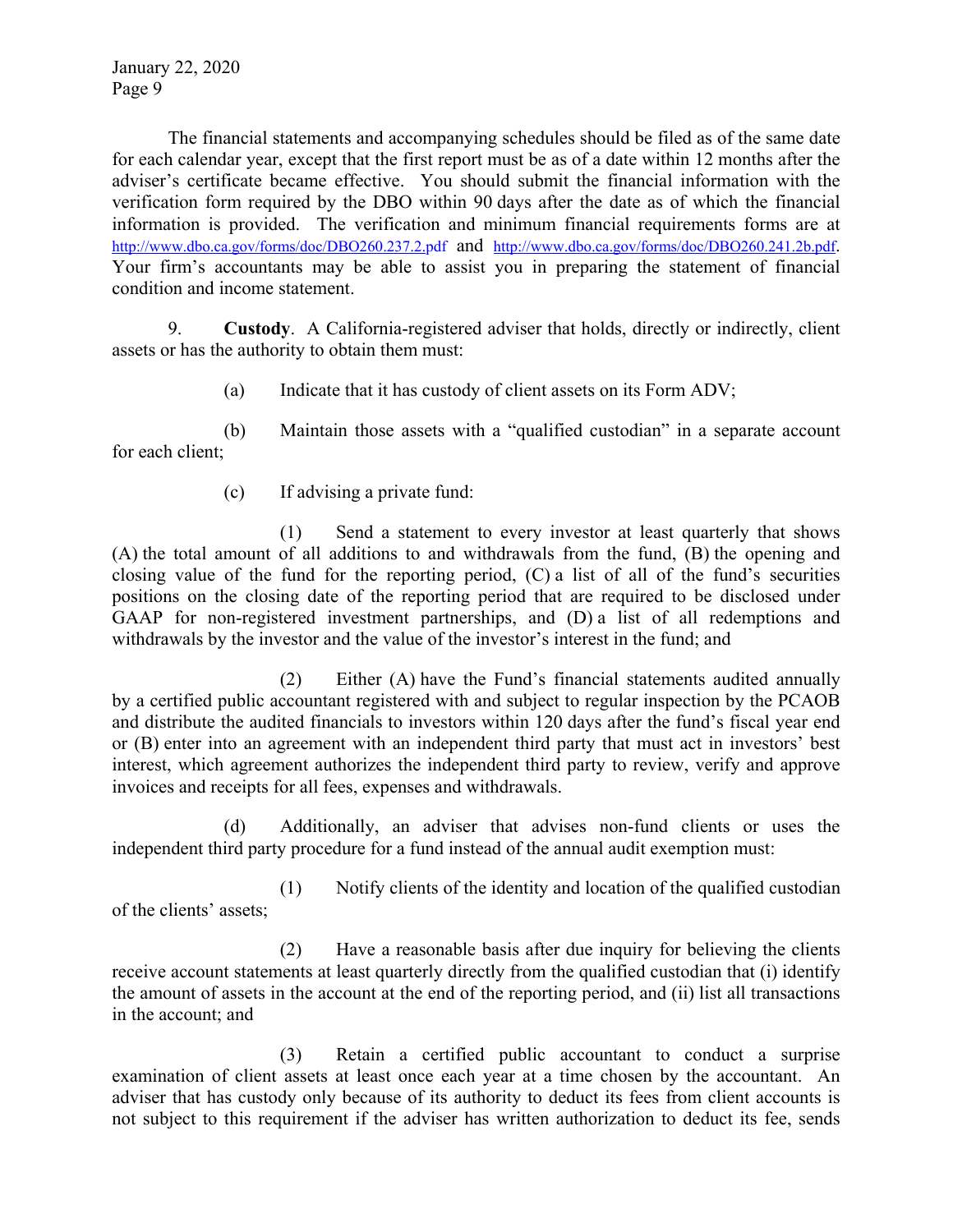invoices for the amount of the fee to its custodian and the client, and notifies the DBO that it will rely on this exception to the rule.

10. **Other State Registration Requirements**. A California (or other state) registered adviser also may be required to register in states in which it has clients or any investment adviser representatives.

## **California Investment Advisers Not Registered in California or with the SEC and Not ERAs.**

If your firm has a California office and it is not (1) registered as an investment adviser with either the SEC or California, or (2) relying on the SEC's or California's ERA exemption, you should contact us immediately. If your firm is relying on one or both of the ERA exemptions, it must register with the SEC and/or California before accepting any client that is not a private fund. If your firm reports on its Form ADV annual updating amendment that its RAUM has reached at least \$150 million and it has complied with all reporting requirements applicable to an ERA, it must file an application to register as an investment adviser with the SEC and is likely required to make a notice filing in California within 90 days after filing that annual updating amendment. If your firm has not complied with all ERA reporting requirements, this 90-day transition period is not available. In that case, unless your firm qualifies for another exemption, its registration application must be approved by the SEC before its RAUM reaches \$150 million.

If your firm is relying on the California private fund adviser exemption and its RAUM increases to over \$25 million, it must file its SEC ERA notice within 60 days thereafter. Please contact us immediately if you believe you may need to make this filing.

## **Investment Advisers Not SEC-Registered that Have Clients or Offices in Other States**

If you are not registered with the SEC and have one or more clients or offices in any state other than California, you may be required to register in that state. If your firm's RAUM is \$25 million or more, please contact us to discuss whether you must register with the SEC as an investment adviser or may rely on the SEC's ERA exemption discussed on page 4. An adviser relying on the SEC's ERA exemption must file its initial Form ADV within 60 days after first relying on that exemption.

## **Other Issues**

1. **Opportunity Zones**. Our clients have expressed interest in the "Qualified Opportunity Zone" ("**Qualified Zone**") tax incentives created by The Tax Cuts and Jobs Act of 2017. These incentives encourage forming "Qualified Opportunity Funds" ("**QOFs**") to invest in operating businesses and real estate developments in Qualified Zones. We believe that real estate developers, real estate fund managers and private equity investors may find QOFs an interesting way to raise capital for investment opportunities in Qualified Zones over the next several years. Please contact us if you would like more information about these tax incentives.

2. **Cryptocurrency Regulation**. Two primary compliance considerations for managers that invest in, or manage funds focused on, cryptocurrencies, initial coin offerings and other blockchain-related investments are: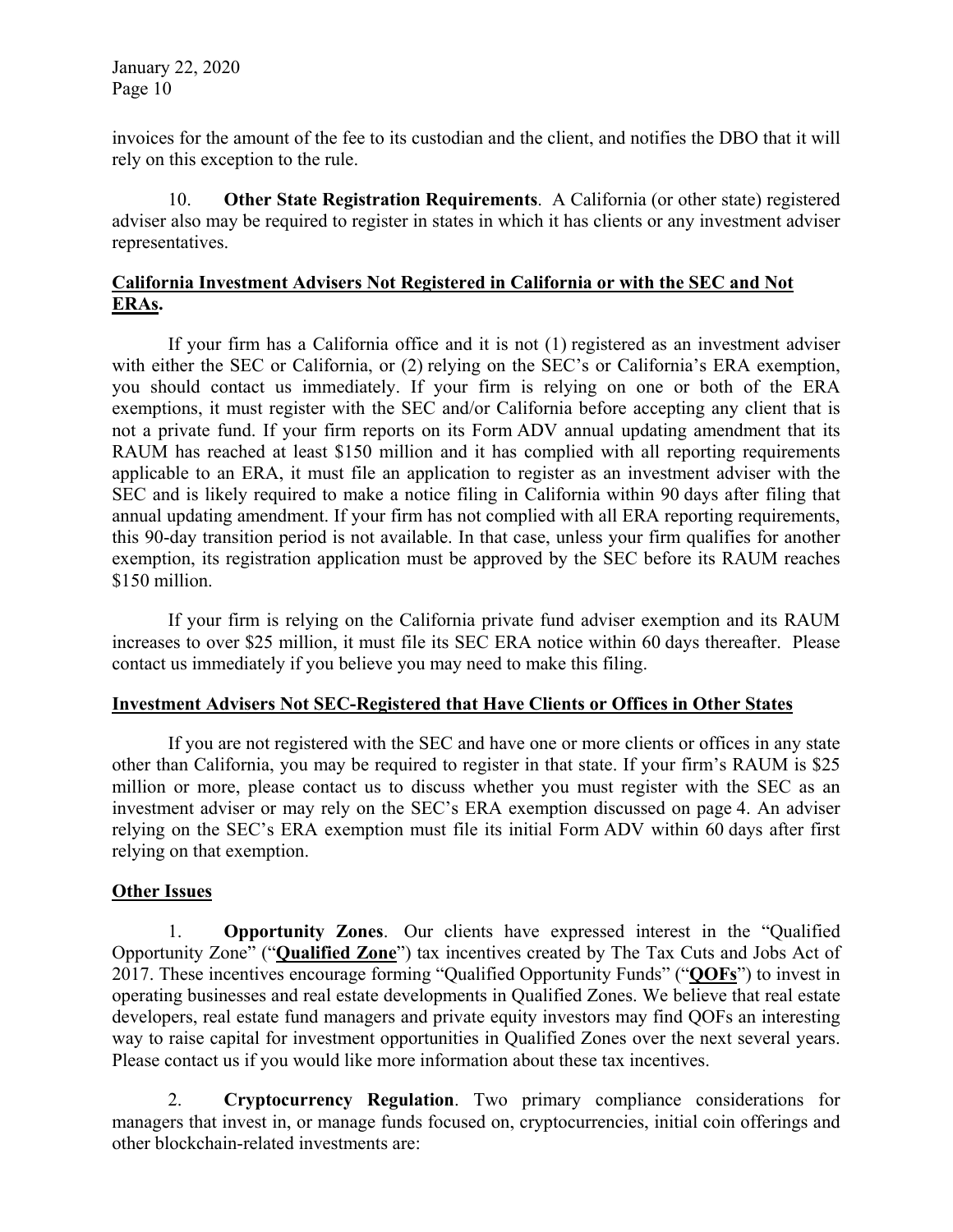- The custody rule under the Advisers Act generally requires that SEC-registered investment advisers hold client funds or securities at a "qualified custodian" (generally a bank, broker-dealer or FCM). Only a few such institutions currently offer custody services for cryptocurrencies and related investments.
- Any registered CPO or CTA that executes a transaction involving a cryptocurrency or cryptocurrency derivative must notify the NFA by amending the firm-level section of its annual questionnaire. In addition, registered CPOs and CTAs that have executed transactions involving cryptocurrencies or related derivatives must report the number of their client accounts that executed one or more transactions involving a cryptocurrency and the number of their client accounts that executed one or more transactions involving a cryptocurrency derivative during each calendar quarter. This information must be submitted to the NFA through the firm's questionnaire no later than 15 days after the end of a quarter.

In addition, managers that invest in cryptocurrency-related assets should consider whether to update their policies and procedures to address personal investments by employees in these types of assets.

3. **Tax Matters.** A partnership should no longer have a "Tax Matters Partner" for audits beginning with the 2018 tax year, but should now have a "partnership representative." The general partner or its delegate acts as the partnership representative and has the authority to bind the partnership under the audit procedures that became effective then. If you have not already done so, you should consult us as to whether you should amend your fund documents to reflect the new rules.

4. **Cybersecurity and Identity Theft**. Every SEC-registered investment adviser and every adviser that is an NFA member must have a cybersecurity policy. In addition, identity theft rules and guidelines of the Commodity Futures Trading Commission (the "**CFTC**") and the SEC require certain entities to implement a red-flags program designed to detect, prevent and mitigate identity theft. Cybersecurity continues to be an enforcement priority for the SEC. For example, a large broker-dealer agreed to pay a \$1 million penalty to settle charges related to its failures to protect customer information resulting from its failure to adopt written policies and procedures reasonably designed to protect customer data. If your firm has not adopted identity theft policies and procedures that comply with these guidelines, please contact us.

Advisers that are not regulated by the CFTC or the SEC are subject to similar Federal Trade Commission rules, but those rules lack clear compliance guidelines. We recommend that such advisers adopt identity theft policies and procedures that follow the SEC and CFTC compliance guidelines.

Please call us if you would like us to review your firm's compliance policies and procedures.

5. **Annual Privacy Policy Notice**. Investment advisers, whether or not registered with the SEC, and private funds domiciled in the U.S. or having U.S. investors, are subject to SEC and CFPB regulations under GLB governing the privacy of consumer financial information as discussed on page 1. These regulations require every such adviser and private fund to provide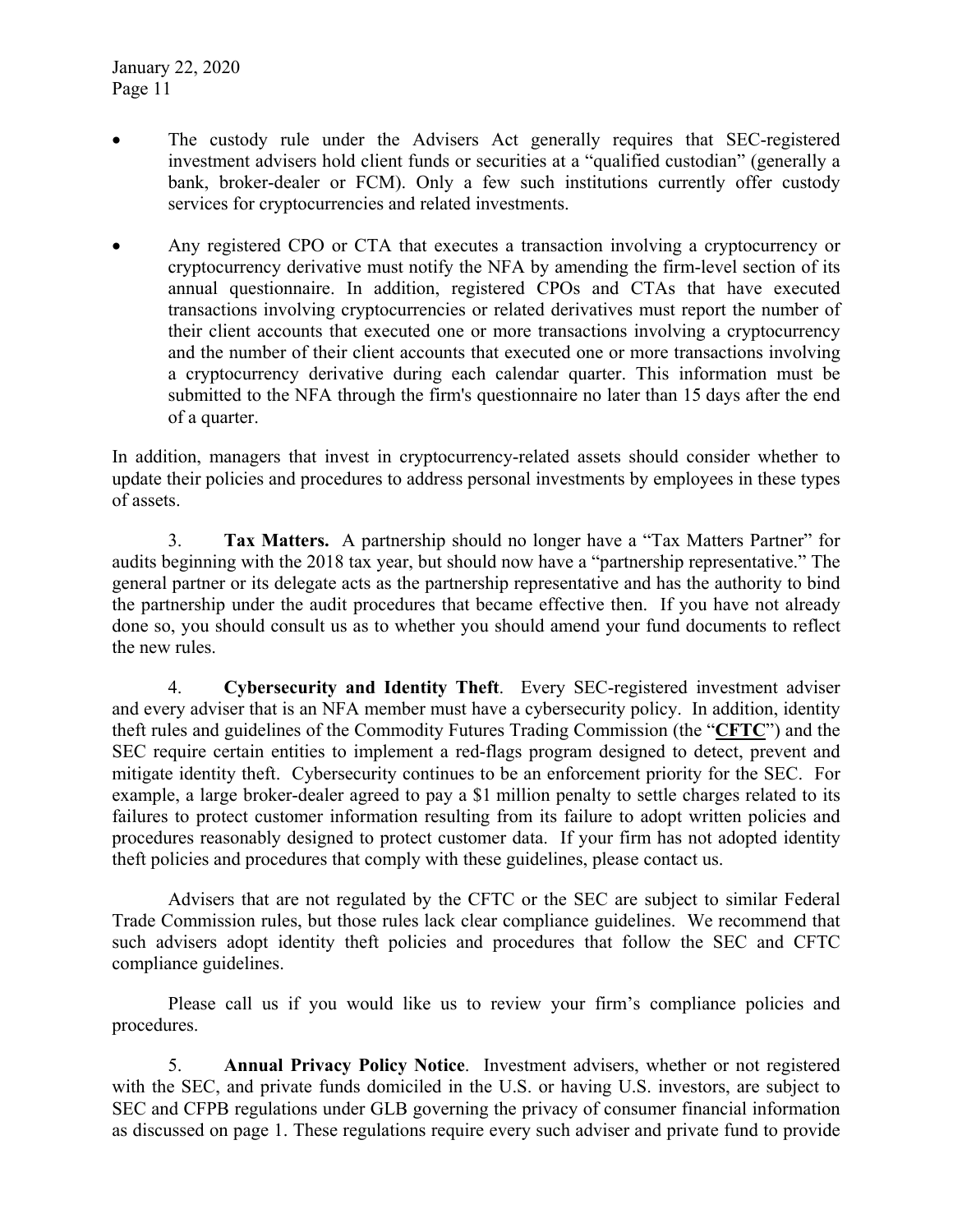notices to clients and investors disclosing the types of non-public personal information ("**NPI**") the adviser or fund collects and the extent to which it discloses that information. If the adviser or fund discloses NPI (other than certain exempt disclosures) it must give each consumer the opportunity to opt out of non-exempt disclosures. Examples of exempt disclosures are disclosures to the adviser's or fund's attorney, accountants or administrator, disclosures required by law or necessary to provide services that a consumer requests and disclosures made at a consumer's request.

If your firm (a) discloses NPI in ways that are not exempt from the federal opt-out requirement or (b) has changed its practices regarding sharing NPI that were described in its last notice to clients or investors, you must deliver an annual privacy notice to clients and investors at least once every 12 months. You may define the 12-month period, but once selected you must apply it consistently. You may deliver the annual notice conveniently by including it in an individual account client's first quarter bill or in your annual letter to investors reporting last year's results. Please call us if you share your clients' or investors' NPI with anyone, including affiliates, or obtain consumer credit reports in your business.

Any adviser that may be subject to the CCPA, as described on pages 1 and 2, should contact us to discuss how the CCPA's requirements interact with the privacy regulations described here, to ensure that their privacy notices and policies are consistent with both regulatory schemes.

6. **Pay-to-Play and Lobbyist Rules**. SEC rules disqualify investment advisers, their key personnel, and placement agents acting on their behalf from seeking engagement by a government client if they have made political contributions that exceed specified thresholds. California requires internal sales professionals who meet the definition of "placement agents" (people who for compensation act as finders, solicitors, marketers, consultants, brokers, or other intermediaries in offering or selling investment advisory services to certain government entities, including a state public retirement or university system) to register with the state as lobbyists, and comply with California lobbyist reporting and regulatory requirements.

Other state and local governments have similar requirements, but they differ widely, so you should call us before your firm solicits any state or local government entity.

7. **San Francisco Gross Receipts Tax**. San Francisco imposes a gross receipts tax on investment advisers and others in the financial services industry that are located in San Francisco. The tax rate is from 0.40% to 0.56%, depending on the amount of gross receipts attributable to San Francisco. For this purpose, gross receipts are generally attributed to San Francisco based on the percentage of the company's payroll attributable to San Francisco.

An investment fund is generally treated as not having any gross receipts for purposes of the tax, even if the fund's investment adviser is located in San Francisco. An investment adviser's gross receipts do not include net gain on investment of its own capital. An investment adviser will, however, be required to include management fees and performance-based fees from its separate account clients and investment funds in its gross receipts. The ordinance is not entirely clear about whether a performance-based special profit allocation or carried interest should be included in the gross receipts of an investment adviser located in San Francisco. An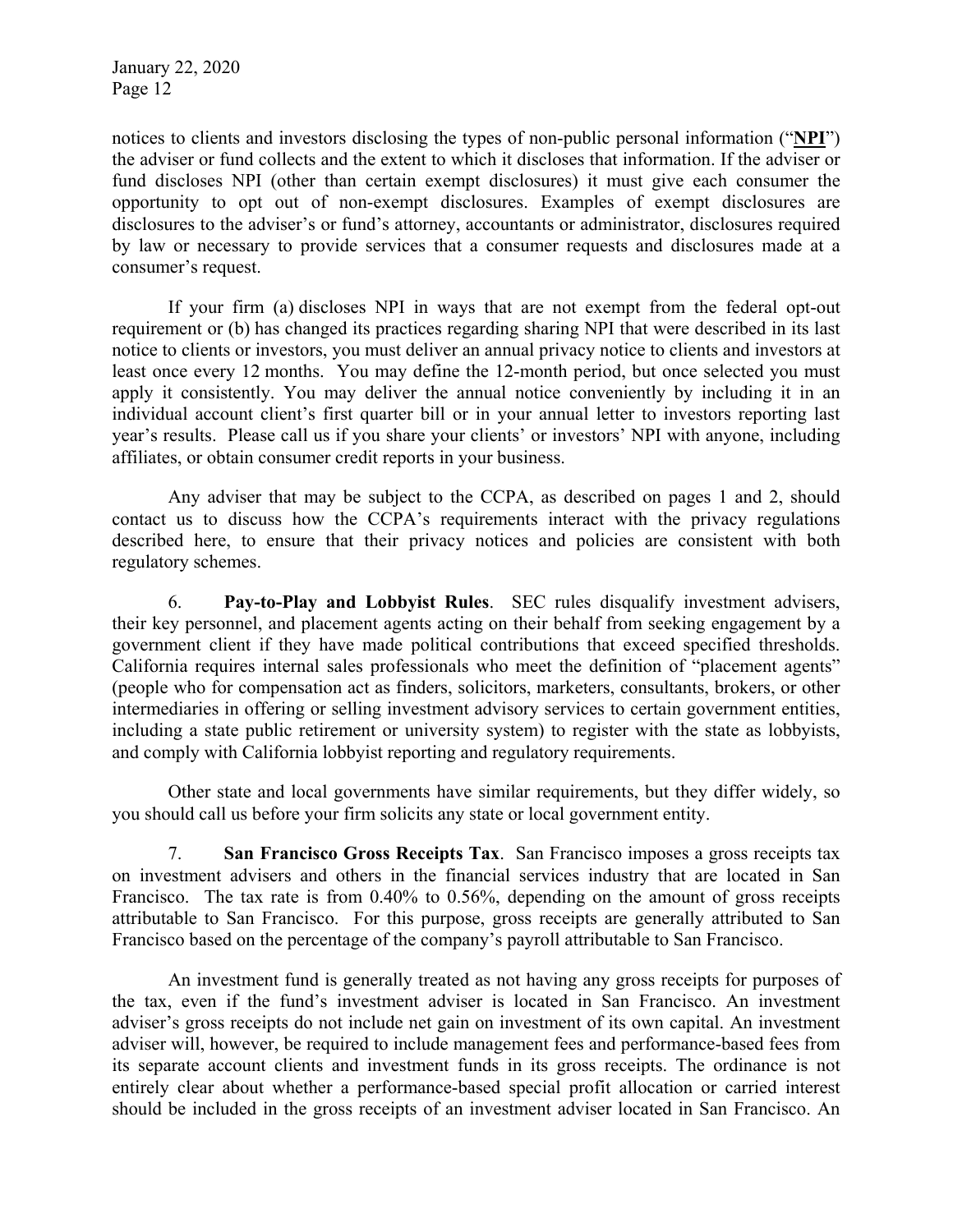investment adviser in San Francisco should consult us or its accountants to discuss how the gross receipts tax affects it.

#### 8. **Investment Fund Issues**.

(a) **New Issues**. Generally, you may rely for 12 months on representations made by investors in your funds in their offering questionnaires regarding their eligibility to participate in profits and losses from new issues. After that, you must obtain a recertification of those representations each year. A convenient way to obtain the re-certifications is to send a request in the annual letter that your firm sends to investors. Re-certifications can be obtained by negative consent. You should contact us before you prepare to obtain the re-certifications so that we can advise you on appropriate documentation. Please see page 2 for a discussion of changes to the new issue rules.

(b) **"Bad Actor" Disqualification**. Rule 506 disqualifies any issuer from relying on Regulation D in any securities offering in which certain persons participating in such offering have had certain "disqualifying events" such as certain criminal convictions and regulatory violations.

An investment adviser must determine whether it is subject to the bad actor disqualification rule each time it offers or sells securities in reliance on rule 506. The SEC has stated that an issuer may reasonably rely on the agreement of a person covered by the bad actor rule to provide notice of a potential or actual disqualifying event in, for example, a contract or undertaking in a questionnaire or certification. If an offering is continuous, delayed or longlived, however, the issuer must update its inquiry periodically.

An adviser to a fund relying on any provision of rule 506 should require each of its employees and certain other persons participating in the offering of fund interests to provide written representations that he or she has not been subject to any disqualifying events and conduct other appropriate due diligence at least annually. For this purpose, an investor holding at least 20% of an investment fund's voting securities may be deemed to be participating in that fund's offering. If you have not contacted us to revise your firm's employee questionnaire and fund subscription documents and taken other steps to comply with these amendments, please contact us as soon as possible.

## (c) **Foreign Account Tax Compliance Act ("FATCA") and the Common Reporting Standard ("CRS")**.

(1) **Non-U.S. Funds**. The Cayman Islands, the British Virgin Islands and many other jurisdictions have passed legislation implementing FATCA and CRS obligations for investment funds organized in those jurisdictions. Non-U.S. funds should be familiar with and comply with their obligations to conduct investor due diligence. Many jurisdictions have adopted forms of FATCA/CRS self-certification questionnaires to obtain from investors all requisite information and a satisfactory form of declaration as to the investor's FATCA/CRS status. Non-U.S. funds should be using either these questionnaires or other questionnaires (many fund administrators have their own preferred forms) that satisfy all the due diligence requirements. An offshore fund that attaches those forms to its documents should be sure it is using the current versions because several of those forms were recently updated.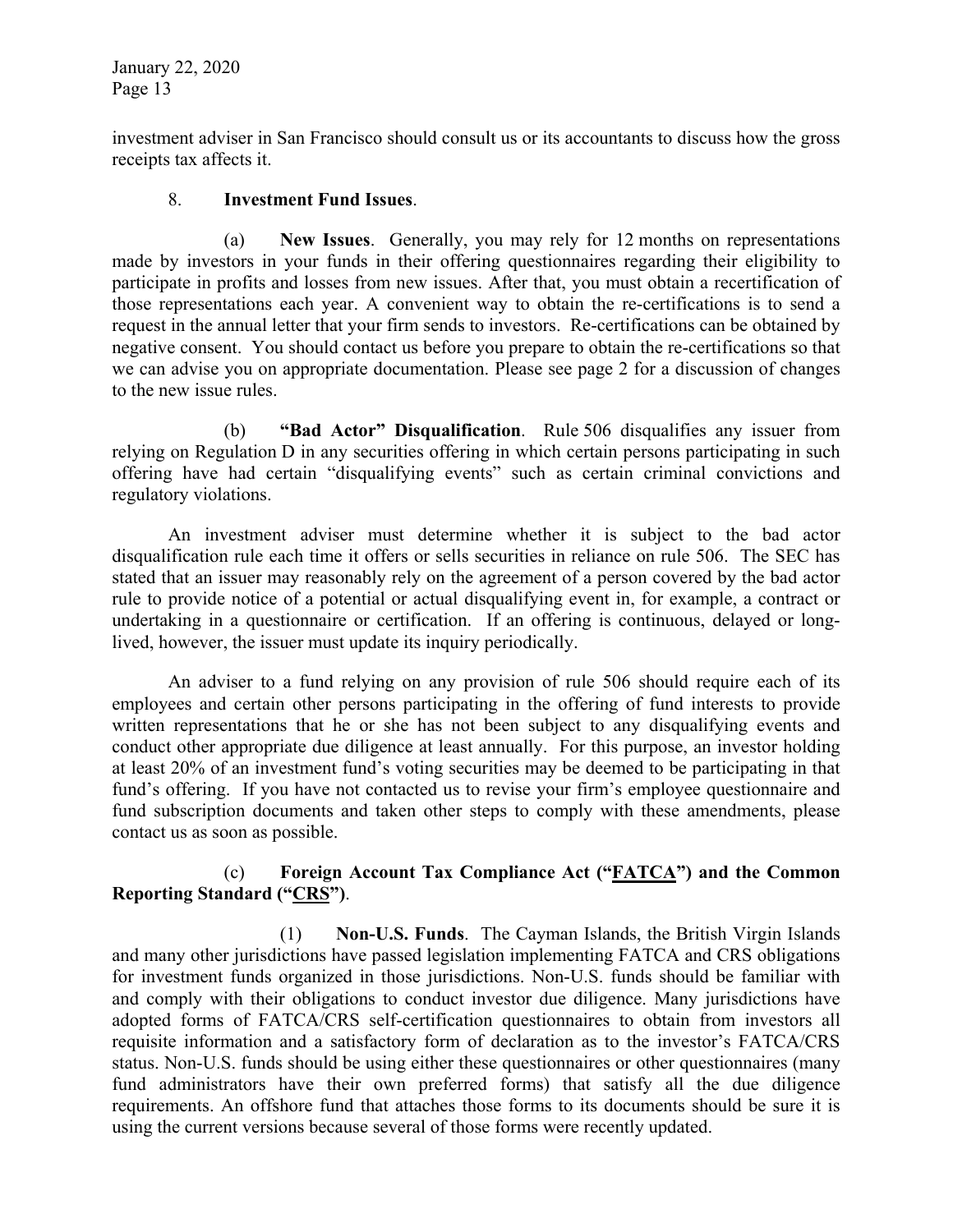The local requirements implementing FATCA and CRS require covered financial institutions to notify (or register with) the local tax information authority whether the institution has reporting obligations under these requirements, appoint a designated point of contact, keep that information up-to-date, undertake due diligence in relation to investors and annually upload data about each reportable account to that local authority. In the Cayman Islands, for example, FATCA and CRS reporting is due by May 31, 2020, and CRS reports are required, even if there is nothing to report (known as "nil reports"). The Cayman Islands does not require nil FATCA reports.

Each Cayman Islands fund should also have appointed an Anti-Money Laundering Compliance Officer, Money Laundering Reporting Officer and Deputy Money Laundering Reporting Officer. Please contact us right away if you manage a Cayman Islands fund that has not done so.

(2) **U.S. Funds**. A U.S. fund with offshore investors must obtain information from those investors identifying direct and indirect U.S. account holders, using the most recent IRS forms. Withholding on gross proceeds payable to investors that are foreign financial institutions that have not complied with FATCA is required.

(d) **Regulations that Affect Offering of Fund Interests in the European Union ("EU")**. Some of these are discussed briefly below. If you would like more information about offering fund interests in Europe, please contact us or your EU counsel.

(1) **Second Markets in Financial Instruments Directive ("MiFID II")**. MiFID II may affect non-EU investment advisers that:

- trade on EU trading venues;
- trade with (or are clients of) EU counterparties;
- market their funds through EU distributors; or
- provide investment management services directly to EU clients.

In particular, MiFID II imposes disclosure requirements on EU third-party introducers, selling agents, private banks, wealth managers and financial advisers that offer or recommend fund interests that are distributed in the EU to "retail" investors, which includes even ultra-high net worth individuals and non-institutional entities. If your firm has a relationship with an EU institution that might introduce that manager's funds to EU investors, that institution will likely request that you provide the information for the required disclosures. If you offer fund interests directly to EU investors, you may have to make the disclosures.

(2) **Packaged Retail and Insurance-Based Investment Products ("PRIIPs") Regulation (the "PRIIPs Regulation")**. The PRIIPs Regulation requires a fund to provide a key information document ("**KID**") to EU retail investors investing in PRIIPs. For this purpose, a retail investor is defined the same as under MiFID II. KIDs must be in a prescribed format, presenting various data on costs, risks and rewards, according to set methodologies. A KID generally contains different information than the standard Private Offering Memorandum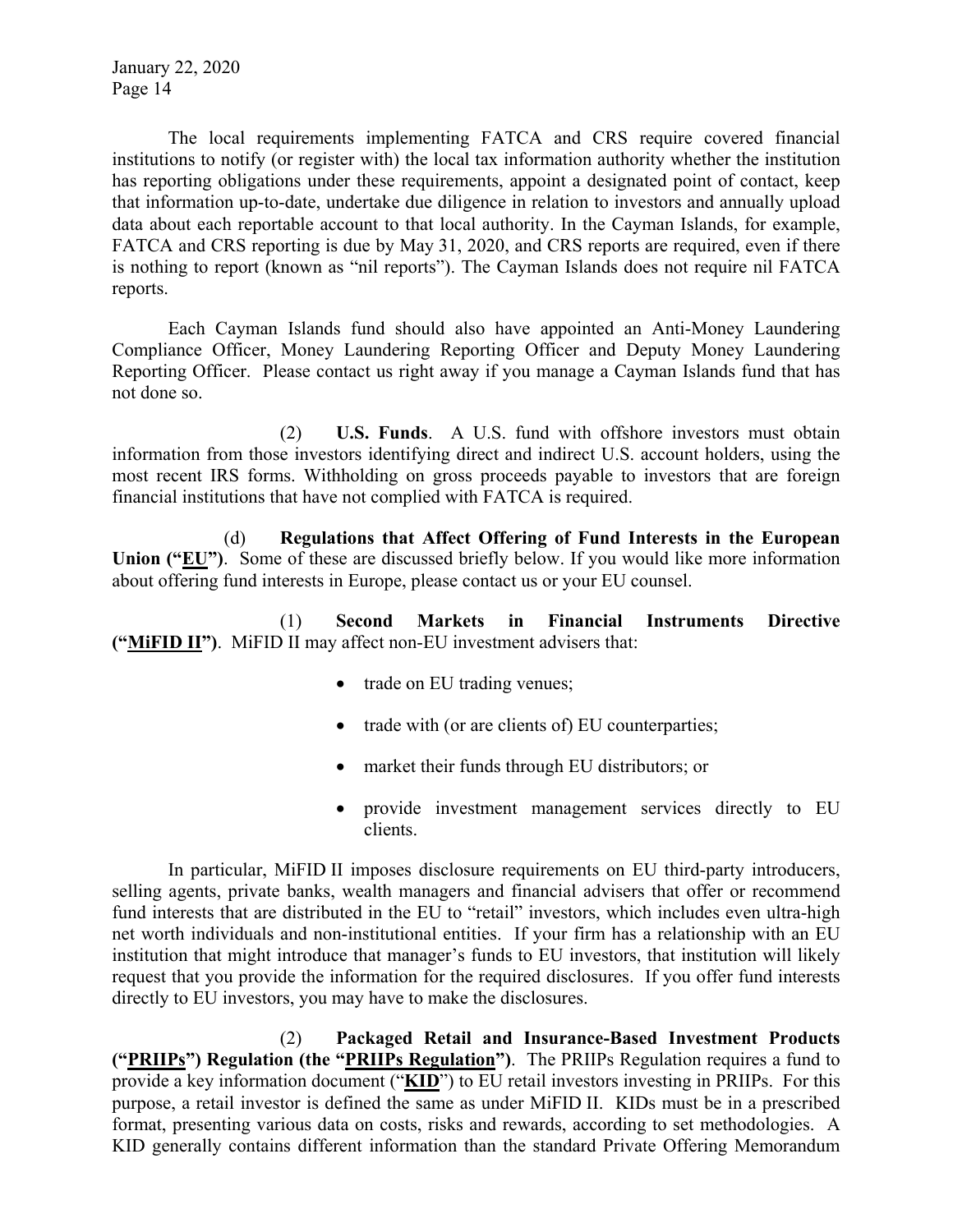that our clients' funds use, and must be delivered in addition to that Memorandum. Similar to the requirements under MiFID II, if a U.S. fund manager uses a third-party distributor to offer its funds in the EU, it is the distributor's obligation to provide the KID, but the U.S. fund manager would be required to provide the information required by the KID. If a U.S. manager offers fund interests directly to EU retail investors, the fund manager must provide the KID.

The prevailing market view appears to be that KIDs only must be provided to existing investors when they make new investments, although this is not entirely clear under the PRIIPS Regulation. Nevertheless, a fund manager that wants to continue to receive investments from EU retail investors must produce a KID for each fund it offers to retail investors in the EU and publish the KIDs on its website, or coordinate with any distributors of its funds in the EU to produce the KIDs.

(3) **General Data Protection Regulation (the "GDPR")**. The GDPR may apply to a non-EU fund manager that offers fund interests in the EU. The GDPR contains requirements to provide notices about how personal information will be used, limitations on retaining personal data, requirements to delete or hand over an individual's information on request, mandatory data breach notification, requirements to maintain records of data processing activities and transfers of personal data, and standards for data controllers to demonstrate that they have obtained valid consent for certain data processing activities.

"Personal data" includes employee, investor and client data in the EU that relates to a living individual (whether or not an EU citizen) who can be identified from the data (or from the data and other information in a fund manager's possession). Personal data can include an individual's business email address and contact details. Personal data may be in employment agreements, anti-money laundering information, subscription agreements and, potentially, side letters.

If your firm does not have an office or does not offer funds in the EU, it may not be subject to the GDPR. However, any firm that holds U.S. citizens' data in the EU (whether or not those citizens live in the EU or the U.S.) must comply with the GDPR. As a practical matter, the data of U.S. citizens not living in the EU that is merely processed in the EU might not be an enforcement priority.

The GDPR imposes fines for non-compliance of up to the greater of  $\epsilon$ 20 million or 4% of a business's worldwide annual turnover. If a fund manager's privacy or data security measures fail to comply with the GDPR, it also may be subject to action by data supervisory authorities appointed in each EU Member State to enforce data protection laws, which may lead to enforcement orders, fines or other liabilities, and claims for damages from investors.

(4) **Alternative Investment Fund Managers Directive ("AIFMD")**. AIFMD attempts to harmonize across the EU how investment funds are marketed and managed. If your firm manages a fund that has EU investors, is marketing in the EU or accepts or would accept EU investors even if it is not marketing there, your firm is likely subject to AIFMD. If you have not done so already, you should contact us to discuss how AIFMD affects your firm and any funds that it manages.

In particular, a fund manager that markets fund interests in the EU and that has assets under management of at least  $\epsilon$ 100 million must file the EU's regulatory reporting template,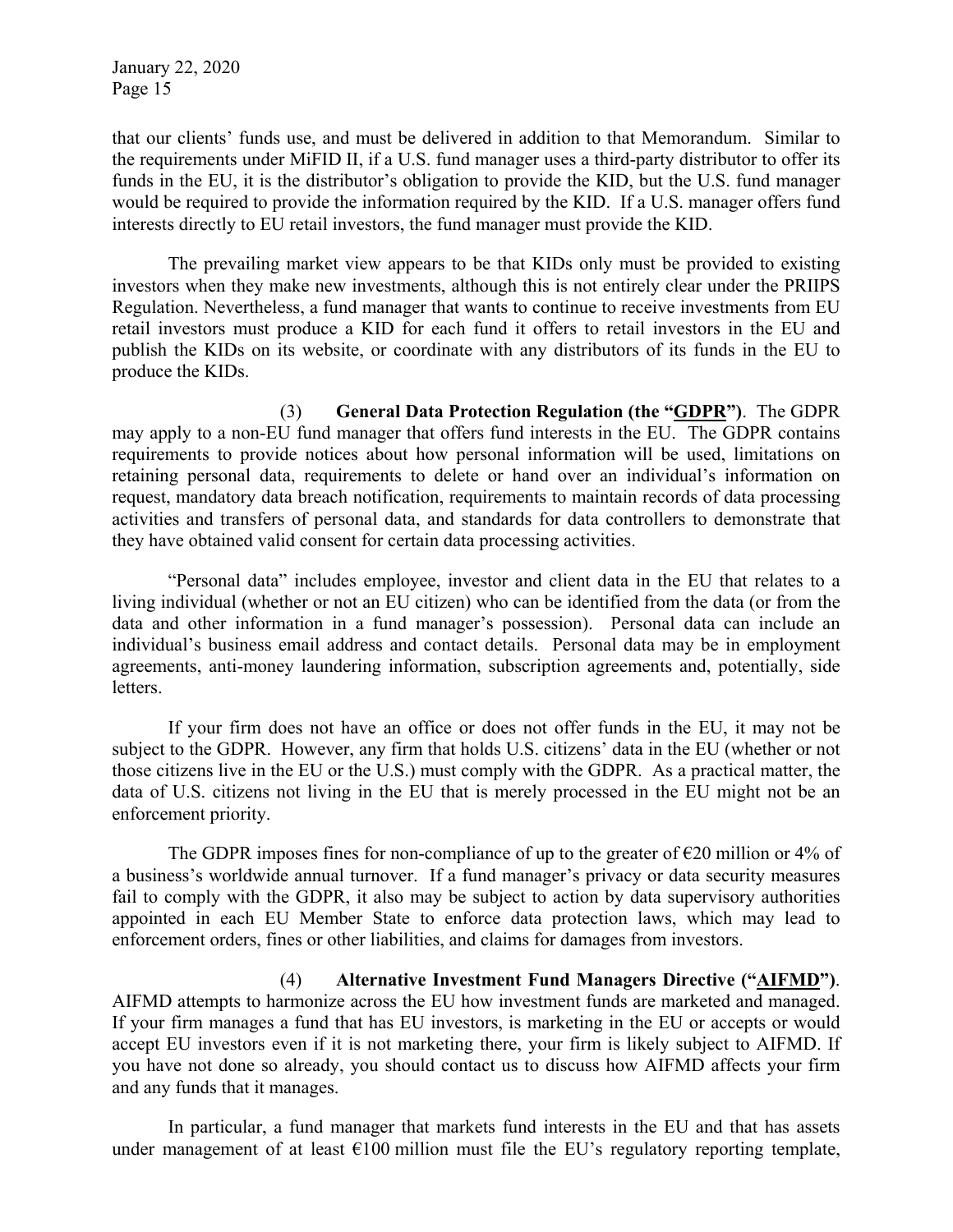commonly referred to as "Annex IV," in each EU Member State where the manager markets alternative investment funds. Reporting frequency for Annex IV is determined by AUM. Firms managing between  $\epsilon$ 100 and  $\epsilon$ 500 million must file annually, those managing between €500 million and €1 billion must file semi-annually and those managing in excess of €1 billion must file quarterly. The filing thresholds also take leverage into account. For example, a firm managing €400 million that uses leverage might be required to file Annex IV semi-annually or quarterly instead of annually, depending on the amount of leverage used.

(e) **Other International Offering/Sale Requests**. Clients frequently ask us about offering fund interests in non-EU countries. Many such countries have strict private offering requirements. Please call us before conducting any discussions with a prospective non-U.S. investor.

(f) **Amendments to Form D**. If you manage an open ended private fund, you likely are required to file a notice of the offering of fund interests on Form D and amend it annually. Form D is filed electronically with the SEC and on paper or electronically in states where the fund sells interests. We can prepare Form D for your signature and file it on your behalf. If you have not filed a Form D or we have not filed one on your behalf, you should contact us.

(g) **Blue Sky**. Before offering or selling any interests in a private fund to U.S. persons, you should inform us of the states of residence of potential new investors and of existing investors who may purchase additional interests or shares, so that we can review and advise you on compliance with applicable state securities laws and obtain the necessary electronic filing codes in advance of the filing deadline if such offer and sale requires a Form D filing with the SEC.

(h) **Form PF**. An investment adviser must file Form PF if its RAUM attributable to private funds is \$150 million or more as of any December 31 and it is registered (or required to be registered) either with the SEC as an investment adviser or with the CFTC as a CPO or CTA. The SEC and CFTC are required to keep all Form PF information confidential and cannot be compelled to disclose it pursuant to the Freedom of Information Act, but may use it for inspection and enforcement purposes.

In most cases the Form PF must be filed annually. For advisers whose fiscal year ended December 31, 2019, the filing deadline is April 29, 2020. When an adviser's RAUM attributable to private funds first reaches \$1.5 billion as of the end of any month, it must file a Form PF within 60 days after the end of the fiscal quarter in which it exceeds that threshold and thereafter must file an updated Form PF within 60 days after the end of each fiscal quarter. Some service providers offer products and services that facilitate preparing and filing Form PF. Please call us if you would like to discuss Form PF.

(i) **Form SLT**. The U.S. Department of the Treasury's Form SLT (Aggregate Holdings of Long-Term Securities by U.S. and Foreign Residents), is designed to gather monthly information about holdings of certain securities. You should discuss Form SLT filing requirements with your firm's accountants if (1) the firm is the investment adviser to a non-U.S. investment fund or (2) manages a U.S.-based investment fund that holds securities issued by non-U.S. issuers and are not held by a U.S. custodian (for example, an investment fund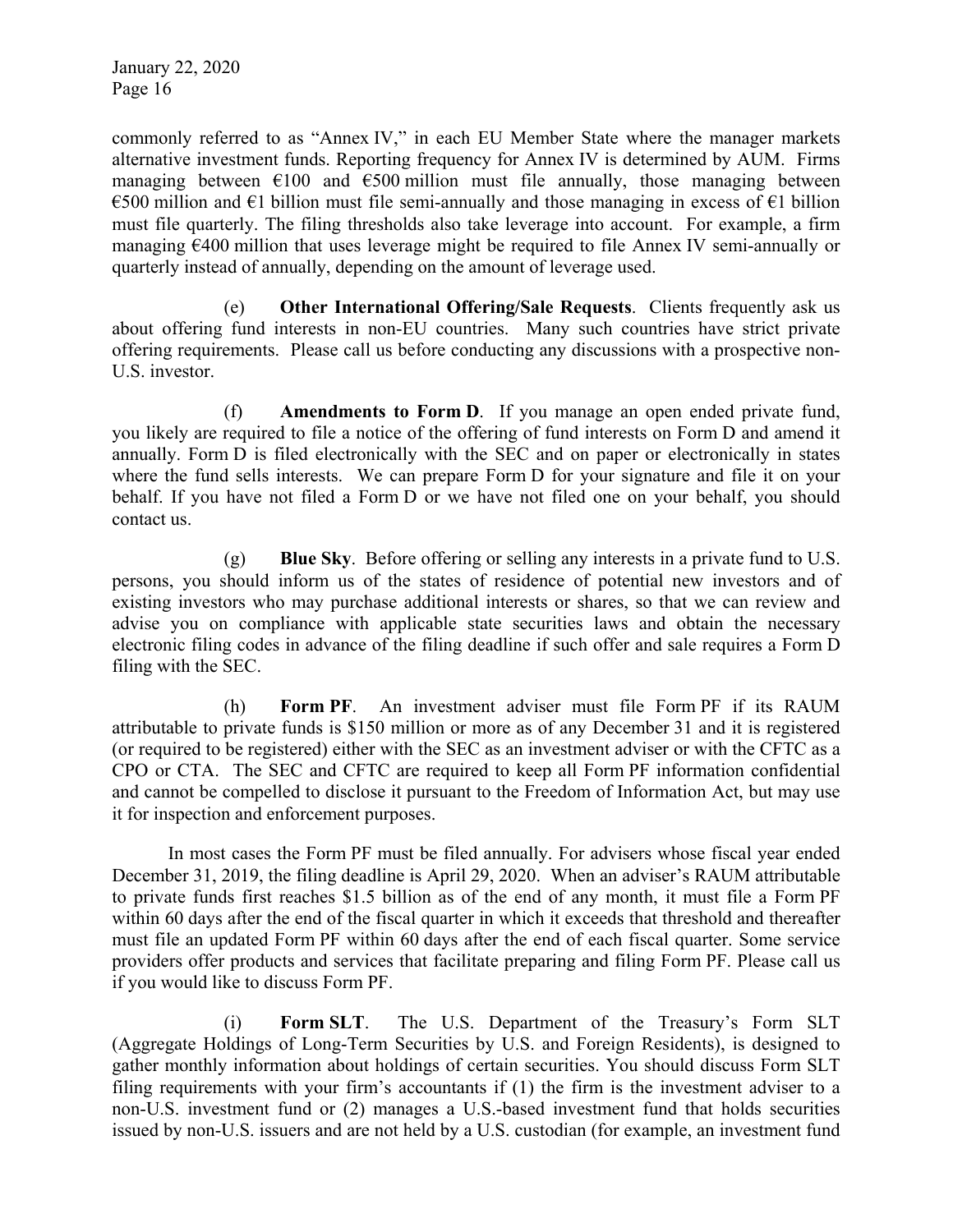holds an investment in a Brazilian security that is not held by a U.S. custodian). If your firm has less than \$1 billion in assets under management it generally will not be required to file Form SLT.

(j) **Form BE-10**. An adviser is required to file a Form BE-10 with the U.S. Bureau of Economic Analysis (the "**BEA**") by May 29, 2020 if the investment funds that it manages together owned or controlled, directly or indirectly, 10% or more of the voting securities of any foreign business enterprise at any time during 2019. The Form BE-10 filing is required once every five years. The BEA also may specially request other reports from an adviser at any time.

(k) **Updating Offering Documents**. If you manage a private fund, you should review and update the fund offering documents annually to reflect changes in such matters as soft dollar arrangements and other brokerage practices, performance data, annual financial information and tax and legal requirements.

(l) **3(c)(1) Count**. If any private fund that you manage relies on the exception from the definition of "investment company" in ICA section  $3(c)(1)$ , you should consider consulting with us regarding the number of investors in the fund for purposes of the section 3(c)(1) 100-investor limit for hedge funds. The investor limit for a qualifying venture capital fund is 250 if the fund (1) has no more than \$10 million in aggregate capital contributions and uncalled committed capital, (2) is a "venture capital fund" as defined for the "venture capital fund adviser" exemption under the Advisers Act and (3) does not make a public offering of its securities. A venture capital or other fund may still rely on the traditional section  $3(c)(1)$  100investor exclusion. The SEC rules for counting such investors are complex. Please contact us if you would like our assistance in determining whether the funds your firm manages meet the section  $3(c)(1)$  investor limits.

(m) **Investors that Are Mutual Funds**. If a registered investment company (a "mutual fund") is an investor in a private fund that you manage, the mutual fund may be an "affiliate" of the fund if it owns 5% or more of your fund. Please contact us to discuss this issue if you believe it may be relevant to you.

(n) **Issues Affecting Managers of Funds that Trade Commodity Interests and Swaps**. A discussion of requirements applicable to registered CPOs and CTAs is on pages 21 and 22. The following issues apply to advisers that may not be so registered but that trade commodity interests and certain swaps for the funds and accounts that they manage.

(1) **CFTC Self-Executing Relief for Delegation by Commodity Pool Operators**. If a fund's CPO (typically the general partner of a fund organized as a partnership or the directors of a fund organized as a corporation) is not registered as a CPO, it may wish to delegate its CPO responsibilities rather than registering. The CFTC permits such delegation without any filing by the delegating CPO as long as the designated CPO is registered and the delegating CPO and the designated CPO meet certain requirements. Please call us if you would like to discuss this delegation.

(2) **Swaps**. The definitions of "commodity pool operator" and "commodity trading adviser" include advisers that invest in certain swaps. An investment adviser of accounts that invest in such swaps is a CPO or CTA, or both, even if it does not invest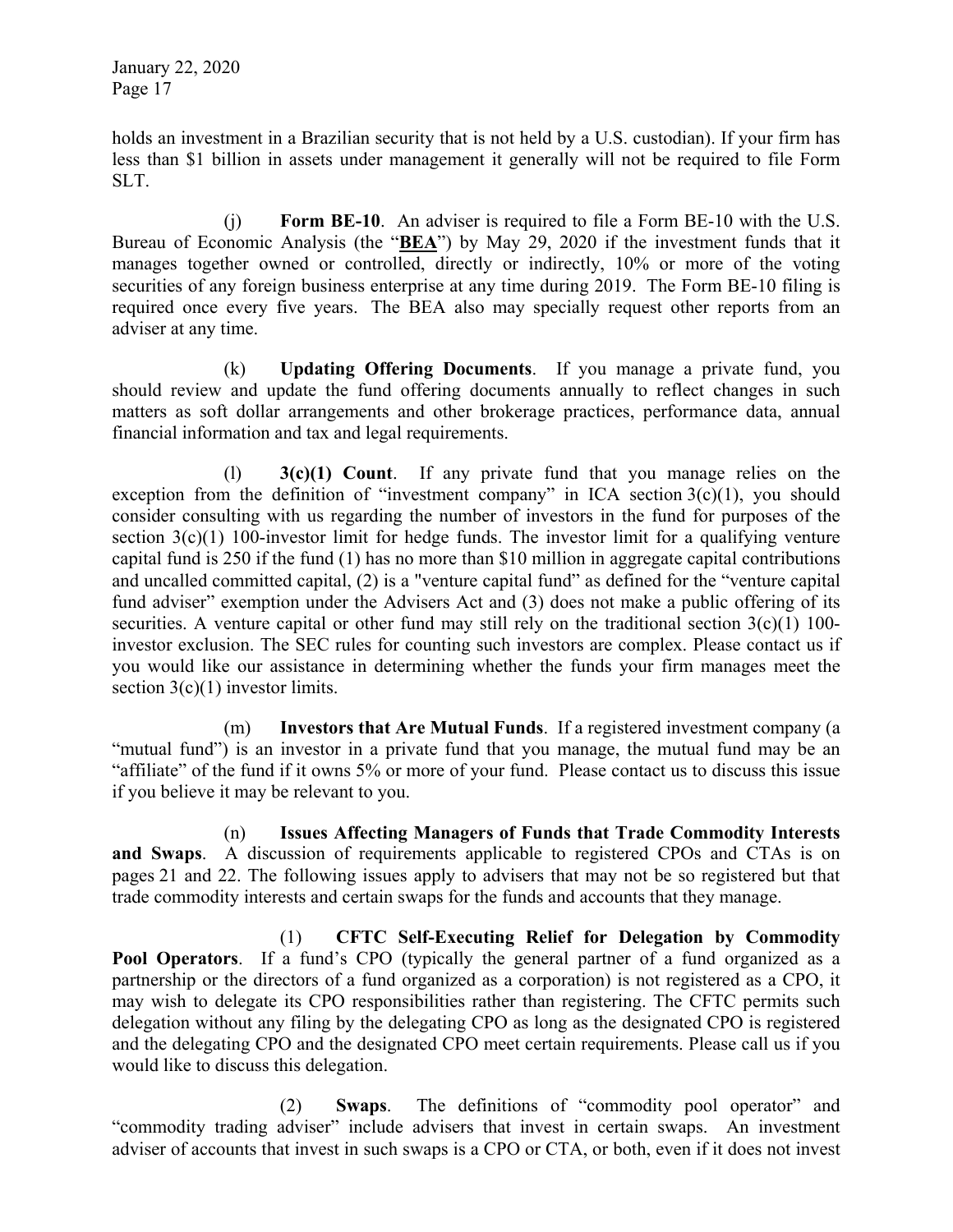in futures or other commodity interests. Therefore, advisers must determine whether the instruments in which they invest include swaps that are regulated by the CFTC. The definition of "swap" is complex. Some instruments that are commonly called swaps are not treated as swaps subject to CFTC regulation, and some instruments that are not traditionally called swaps are regulated by the CFTC as swaps. If you have not considered or discussed with us whether your firm's swaps trading might cause it to be a CPO or a CTA, you should do so immediately.

In 2019, the NFA announced that individuals registered as associated persons ("**APs**") of NFA members that engage in swaps activity will need to meet new Swaps Proficiency Requirements by January 31, 2021. APs will be able to access and take the exam online beginning January 31, 2020. There are two "tracks," the Long Track and Short Track. Swaps APs of registered CPOs and CTAs are required to satisfy the Short Track (i.e., a shorter exam).

Each NFA member with APs required to meet these requirements must designate at least one Swaps Proficiency Requirements Administrator who will coordinate enrollment and track progress. The NFA emailed instructions and the relevant link to members on November 1, 2019. FAQs regarding these requirements are available at https://www.nfa.futures.org/faqs/registrantsmembership-app/swap-proficiency.html.

(3) **Advisers that Rely on CFTC Rule 4.13(a)(3) CPO Registration Exemption.** The exemption from CPO registration under CFTC Rule 4.13(a)(3), which is widely used by CPOs of private funds, is available to managers of funds whose investments in commodity interests and CFTC-regulated swaps are very limited. A fund may qualify for it if either (A) the aggregate initial margin and premiums required to establish the fund's positions in commodity interests and swaps do not exceed 5% (measured when the most recent position was established) of the liquidation value of the fund's portfolio, taking unrealized profits and losses into account, or (B) the aggregate net notional value of the fund's positions in commodity interests and swaps is not greater than the portfolio's liquidation value. The exemption also requires that the fund be privately offered and not marketed as a vehicle for trading commodity interests and generally requires that U.S. investors in the fund be accredited investors or knowledgeable employees.

A CPO relying on the 4.13(a)(3) exemption must claim the exemption by filing a notice with the NFA, and reaffirm that claim annually within 60 days after the end of each year. The 2019 reaffirmation is due by February 29, 2020. In December 2019, the NFA should have sent email reminders of the reaffirmation requirement.

(4) **Advisers that Rely on CTA Registration Exemption**. In addition to serving as a CPO, an investment adviser to a fund that invests in commodity interests or CFTC-regulated swaps is the CTA of that fund. An adviser to a separately managed account that invests in commodity interests or such swaps is also a CTA. A CTA is required to register with the CFTC unless it qualifies for an exemption. The exemptions most commonly used by investment advisers are self-executing and do not require any action by an adviser. Typically, an adviser relying on one of these exemptions provides advice solely to pools for which the adviser is exempt from CPO registration or provides only limited advice regarding commodity interests and swaps. However, some advisers rely on the exemption in CFTC Rule 4.14(a)(8). An adviser relying this exemption must claim it by filing a notice with the NFA and reaffirm it annually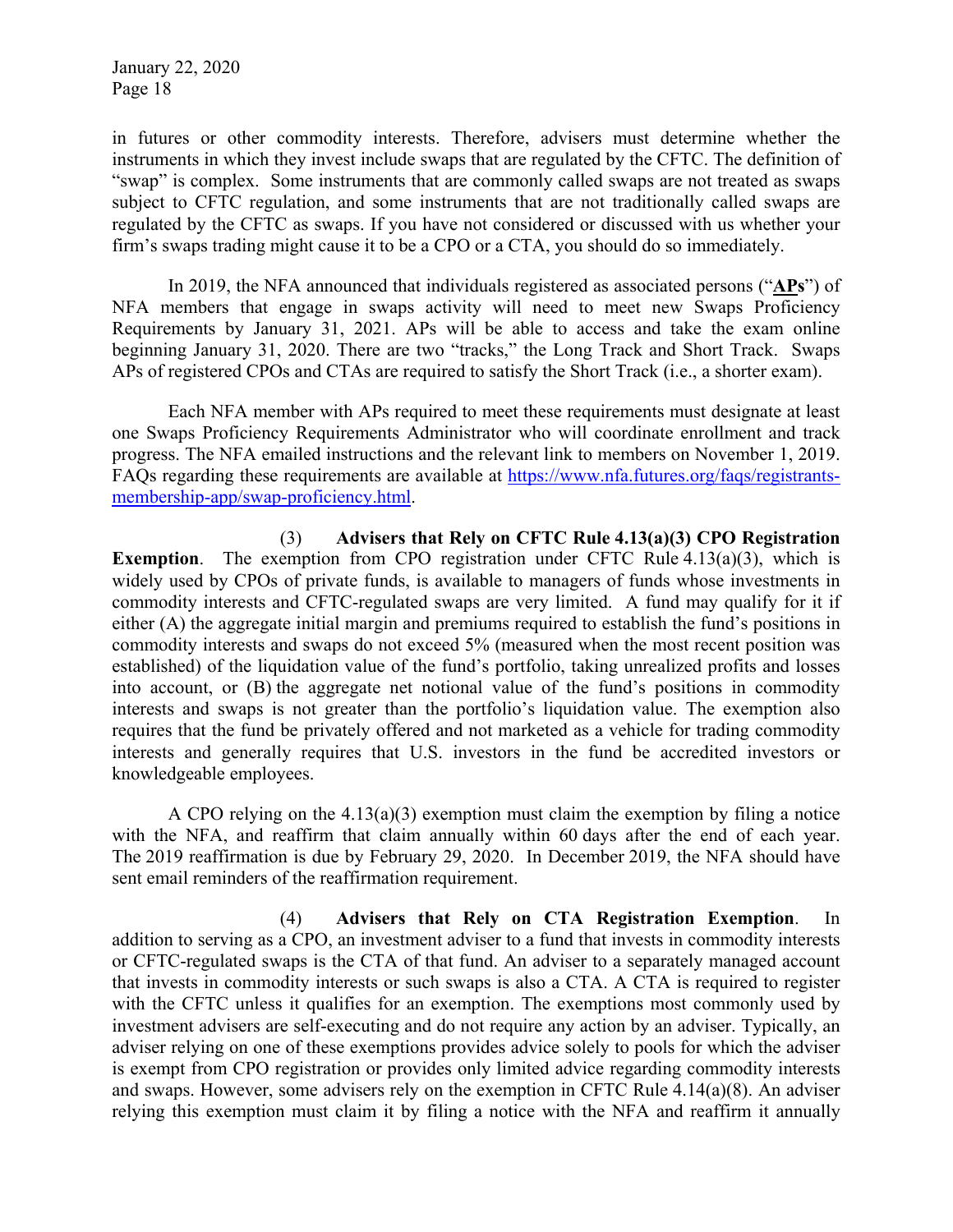within 60 days after the end of each year. Please contact us if you would like to discuss exemptions from CTA registration.

9. **Section 13 and 16 Filings**. The following filing requirements apply to an investment adviser whether or not it is SEC-registered.

(a) **Schedule 13D/13G**. If you have or share investment discretion or voting power over 5% or more of a class of equity securities of a public company, you may be required to file Schedule 13D or 13G. If you have reached or anticipate reaching that threshold with respect to any class of equity securities, you should contact us. If you have filed a Schedule 13G, and the information in it changed as of December 31, 2019, you may be required to file an amended Schedule 13G by February 14, 2020.

(b) **Forms 3, 4 and 5**. If you have or share investment discretion or voting power over more than 10% of a class of equity securities of a publicly traded company, or if you or any of your affiliates is a director or officer of a publicly traded company, you or your affiliate may be required to file with the SEC an initial ownership report on Form 3. Form 3 generally must be filed by a 10% owner within 10 days after exceeding the 10% threshold and by a director or officer within 10 days after assuming that office. Thereafter, such an insider generally must report changes in its beneficial ownership of securities on Form 4 (typically, a purchase or sale of the issuer's securities, including cross trades between funds that your firm manages) within 2 business days after the date of the change. Every person who was an insider of a publicly traded company must file an annual report on Form 5 with the SEC within 45 days after the end of the company's fiscal year, to report previously unreported transactions during the year that should have been reported on Form 4 but were not, and certain other transactions that may be reported on Form 5.

(c) **Form 13F**. If your firm exercises investment discretion over \$100 million or more that is invested in "13(f) securities," you must report such holdings to the SEC on Form 13F within 45 days after the end of the first calendar year in which it reached the \$100 million threshold as of the end of any month in that year, and must make quarterly filings thereafter. 13(f) securities typically include stocks, certain options, warrants, convertible debt securities and exchange-traded funds that are traded on a national securities exchange. The SEC's official list of 13(f) securities is posted at https://www.sec.gov/divisions/investment/13flists.htm. If your firm first became required to file Form 13F in 2019, your initial Form 13F is due by February 14, 2020.

(d) **Form 13H**. If your firm directly or indirectly, including through entities that it controls, purchases or sells, through one or more registered brokers, any NMS security on behalf of any discretionary accounts in an aggregate amount of at least 2 million shares or \$20 million during any day, or 20 million shares or \$200 million during any calendar month, you must file Form 13H with the SEC within 10 days after crossing that threshold. NMS securities are typically exchange-listed equities, ETFs and options.

When your firm files Form 13H, it will receive from the SEC a "large trader identification number," or "LTID," which it must provide to each of the brokers with which it has an account. Those brokers must record trading information associated with this LTID and disclose it to the SEC on request. You must amend Form 13H within 10 days after the end of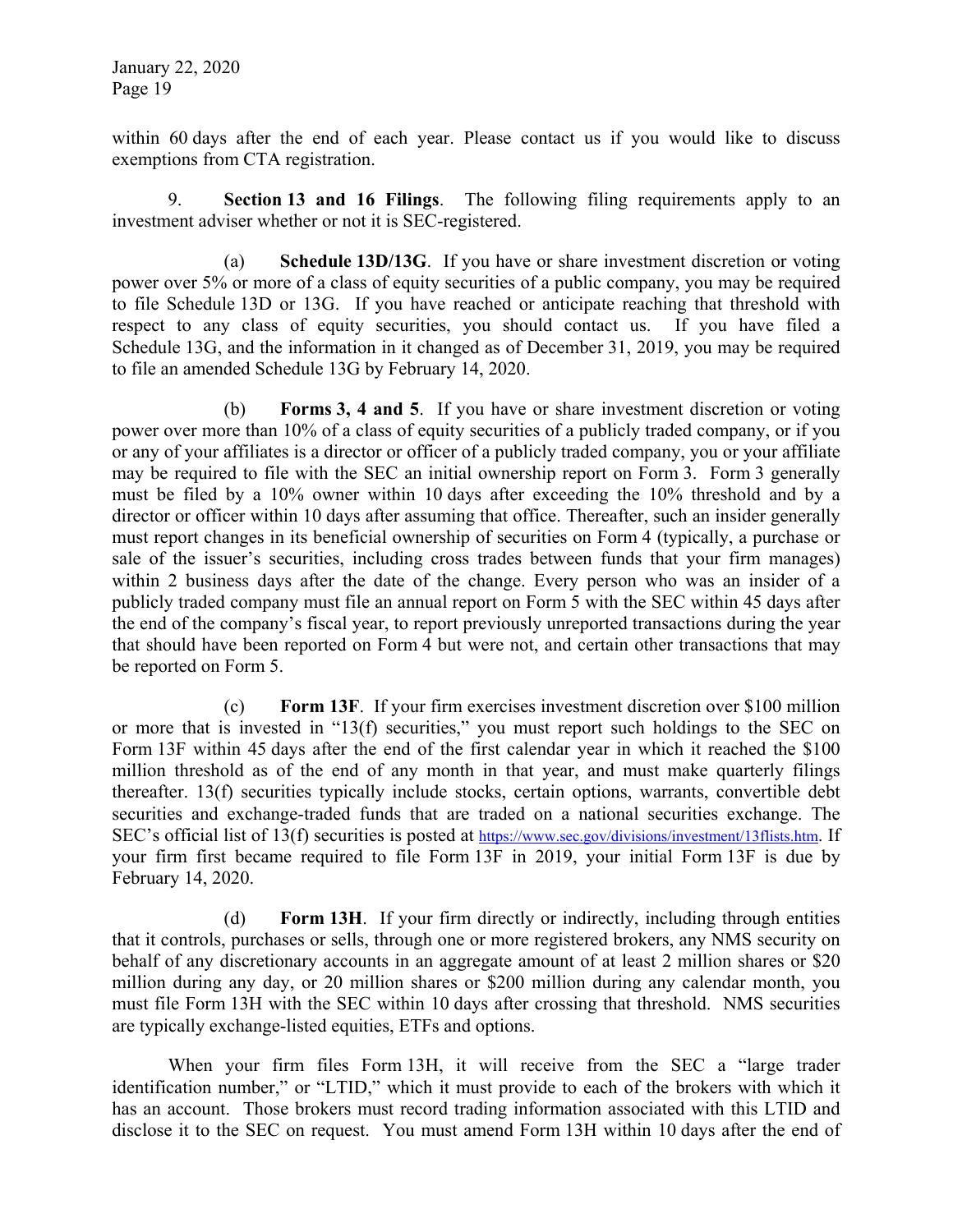any calendar quarter during which information in your last filed Form 13H becomes inaccurate. Whether or not there have been any changes in the information in your firm's Form 13H, you must amend it annually. Your annual amendment for 2019 is due by February 14, 2020. Please contact us immediately if you believe that you might be required to file Form 13H or you would like our assistance in filing the required annual amendment.

10. **Compliance Policies**. Whether or not your firm is registered with the SEC, we recommend that you discuss with us adopting and annually reviewing a code of ethics and compliance procedures. Among other things, your compliance procedures should:

(a) Require each employee to certify quarterly or annually that he or she has complied with those procedures (and you should now require each employee to submit that certification to your compliance officer for 2019).

(b) Require that the compliance procedures be reviewed annually. (See Item 8 on page 5.)

(c) Include provisions expressly stating that the firm's policies do not prohibit employees from reporting possible violations of federal laws to the SEC or any other government agency or making other disclosures that are protected under federal whistleblower laws.

(d) Include provisions reasonably designed to protect customer records and information. (See item 5 on page 11.)

11. **Management Company Allocations**. If your firm is organized as a limited liability company or limited partnership, you may have issued profit interests to key employees. If your operating agreement or limited partnership agreement provides that the manager or general partner may adjust each participant's profit interest for the coming year on or before a specified date (typically January 31 of that year), you should make these allocation decisions, in writing and in accordance with the applicable operating agreement or limited partnership agreement, on or before the specified date.

12. **Covenants in Swap, Securities Lending and Margin Lending Agreements**. Most swap, securities lending and margin lending agreements (some of which may be in brokerage account agreements) include covenants that require your firm or your clients or funds to notify the counterparty if certain events occur. One common covenant requires notice if the net asset value of the client or fund decreases more than a specified percentage during a given period or below a specified amount. You should review those provisions carefully. Other common covenants may require you to deliver information (such as monthly NAV estimates and your funds' audited financial statements) by specified deadlines.

13. **Foreign Bank Account Reports**. Every U.S. person or entity that had a financial interest in, or signatory authority over, a financial account in a foreign country in 2019 generally must file FinCen Form 114 if the aggregate value of all such accounts exceeded \$10,000 at any time during 2019. The Form must be received by the Department of Treasury by April 15, 2020, which may be extended to October 15. Failure to file the Form when required can result in significant monetary or criminal penalties. You should consult your accountants on whether you must file this Form.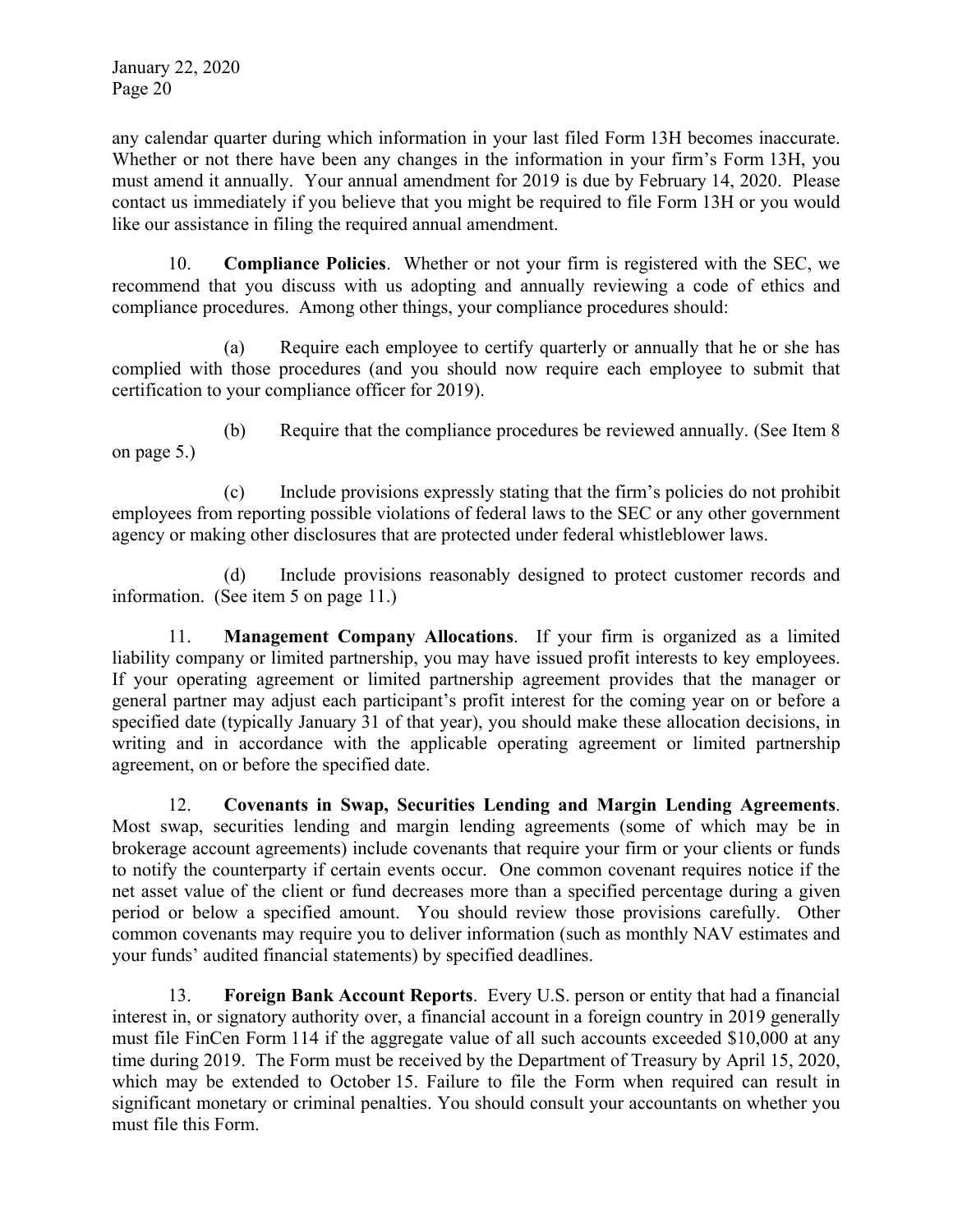14. **Designation of Liquidating Person or Successor Manager**. If you manage a private fund under a limited partnership agreement that provides for the designation of a "liquidating person" to liquidate the partnership's assets if the general partner is unable to do so, you should confirm that your appointment of a liquidating person, if any, is consistent with your current desires. Even if you do not manage a private fund, you should consider designating a successor manager to manage or wind up your firm if you are unable to do so. In some recent examinations, the SEC staff has asked our clients about their succession plans. Please call us if you would like to appoint or replace a liquidating person or successor manager.

15. **Commodities and Futures Trading**. If your firm is registered as a CPO or CTA, you must comply with the requirements listed below. Please see also the discussion on pages 17 and 18 of issues that may apply to advisers that invest in commodity interests and certain swaps but are not registered as CPOs or CTAs.

## (a) **Requirements Applicable to Registered CPOs and CTAs**.

(1) **Update NFA Registration**. Annually, you must update your firm's registration information on the NFA's electronic filing system, including submitting an annual questionnaire and paying annual dues. The NFA should send an email reminder of such update and dues, which are due by the anniversary of your firm's registration. Dues are \$750 for CPOs and CTAs, plus an annual records maintenance fee of \$100 for each registration category.

(2) **Complete NFA Self-Examination Questionnaire**. Your firm must complete the NFA's "self-examination questionnaire" annually. The questionnaire is not filed with NFA, but must be retained in your firm's records. You should review your compliance policies and procedures, and confirm whether amendments, or additional procedures, may be warranted in light of your firm's current business.

- (3) **Other Annual Requirements**. At least annually, you must:
	- test your disaster recovery plan and make any necessary adjustments;
	- provide ethics training in accordance with the NFA's rules; and
	- file any new exemption notices with the NFA.

# (b) **Additional Requirements Applicable to Registered CPOs**.

(1) **Reporting Requirements**. Your firm must file CFTC Form CPO-PQR and NFA Form PQR with the NFA. The two forms overlap considerably, and in many cases, filing one will be deemed to satisfy the obligation to file the other. They are similar to SEC Form PF described on page 16. A CPO that is also an SEC-registered investment adviser and files Form PF need not complete the items on Form CPO-PQR that request the same information as Form PF.

Filings are required quarterly or annually, depending on the firm's assets under management ("**AUM**"). The method of calculating AUM for this purpose differs from the calculation of RAUM for SEC purposes. Please contact us to discuss the filings and filing dates